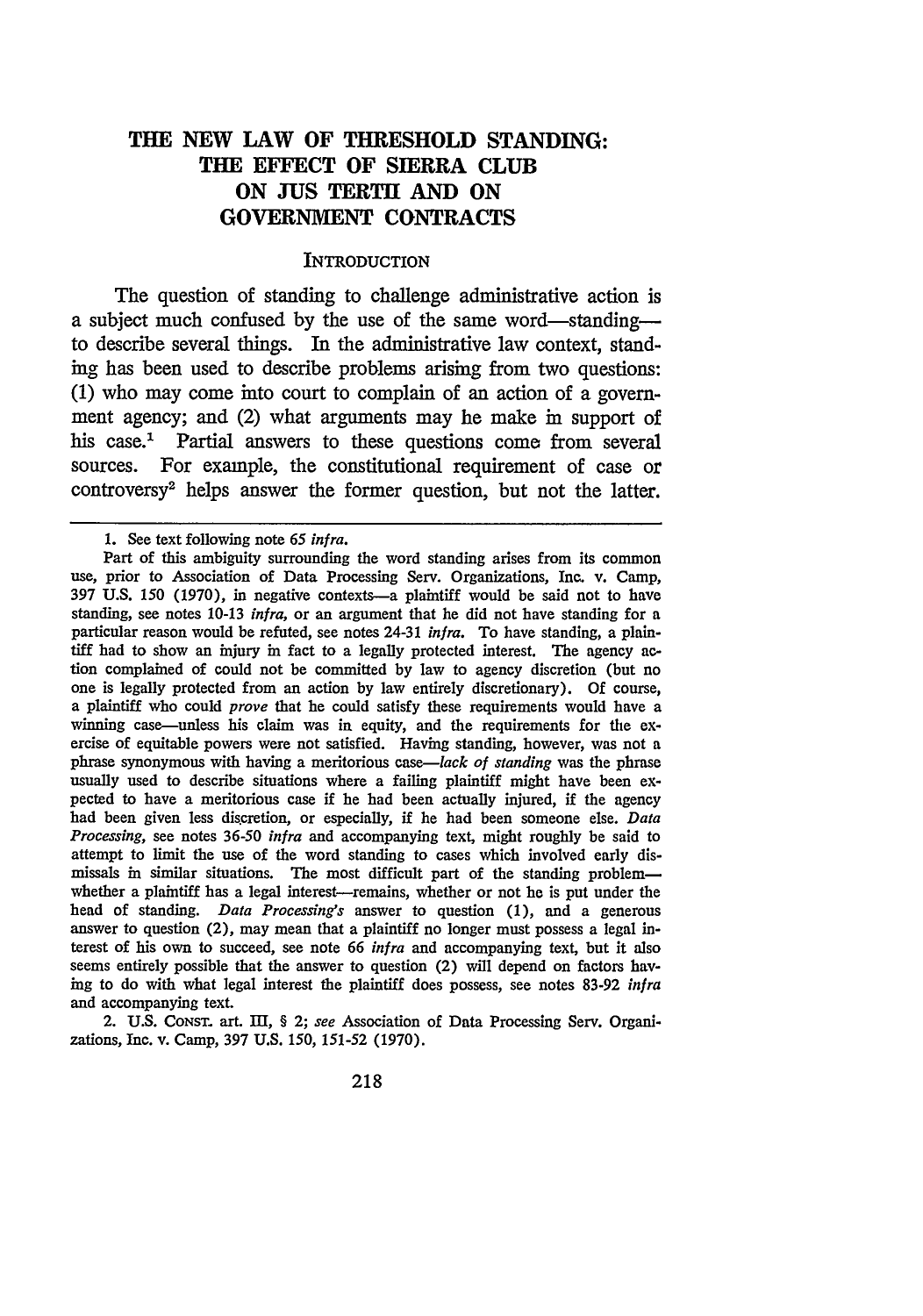Another source for answers is the statute regulating agency action which is alleged to have been violated;<sup>3</sup> but the common failure of such statutes to deal with the matter of standing directly<sup>4</sup> has compelled the courts to resolve the questions. Judicial answers have tended not to depend so much on the particular statutes involved, but to rest on the creation and application of broad principles for the interpretation of statutes generally.

Courts have begun to view standing as a preliminary matter, perhaps because of the ordinary English implications of the term "standing," as well as the fact that the most appropriate occasion for determining the presence or absence of a case or controversy, one of the obvious requirements for standing, is at the beginning of a trial.<sup>5</sup> Despite the tendency to view standing in this threshold manner, it is often true that statutory answers to the "who may sue" question, as well as to the "what arguments may he assert" question, can only be determined by an investigation into the merits.<sup>6</sup> Under the present law, however, standing is a threshold issue; $<sup>7</sup>$  as</sup> a result, there is considerable doubt as to what is to be done with those aspects of the first question which naturally go to the merits.<sup>8</sup> Because the liberalization of the "who may sue" question and its movement to the threshold have produced a group of litigants who need to make arguments less related to themselves than once was usual,<sup>9</sup> the separation of the two questions is more complete, and the second question more important.

## *Early Standing Cases: The Legal Right Test*

The issue of standing to challenge administrative actions began to assume importance in the 1890's, and in 1923 assumed major

<sup>3.</sup> *See* 3 DAvis § 22.03, at 213.

<sup>4.</sup> For instance, the judicial review provision of the Administrative Procedure Act, § 10, 5 U.S.C. §§ 701-06 (1970), does not expressly mention standing.

*<sup>5.</sup> See, e.g.,* North Carolina v. Rice, 404 U.S. 244, 246 (1971); Hall v. Beals, 396 U.S. 45, 48 (1969).

<sup>6.</sup> For instance, statutory classifications, like businesses "affecting [interstate] commerce," *see, e.g.,* National Labor Relations Act, 29 U.S.C. § 152(7) (1970), may produce disputed questions of fact. Yet statutes might intend to allow only plaintiffs within such a classification to sue.

<sup>7.</sup> See notes 36-40, 45-50 *infra* and accompanying text.

*<sup>8.</sup> Compare* Investment Co. Institute v. Camp, 401 U.S. 617 (1971) *and* note 50 *infra, with* Gary Aircraft Corp. v. United States, 342 F. Supp. 473 (W.D. Tex. 1972) *and* notes 165-82 *infra* and accompanying text.

*<sup>9.</sup> See, e.g.,* National Helium Corp. v. Morton, 455 F.2d 650, *655* (1971).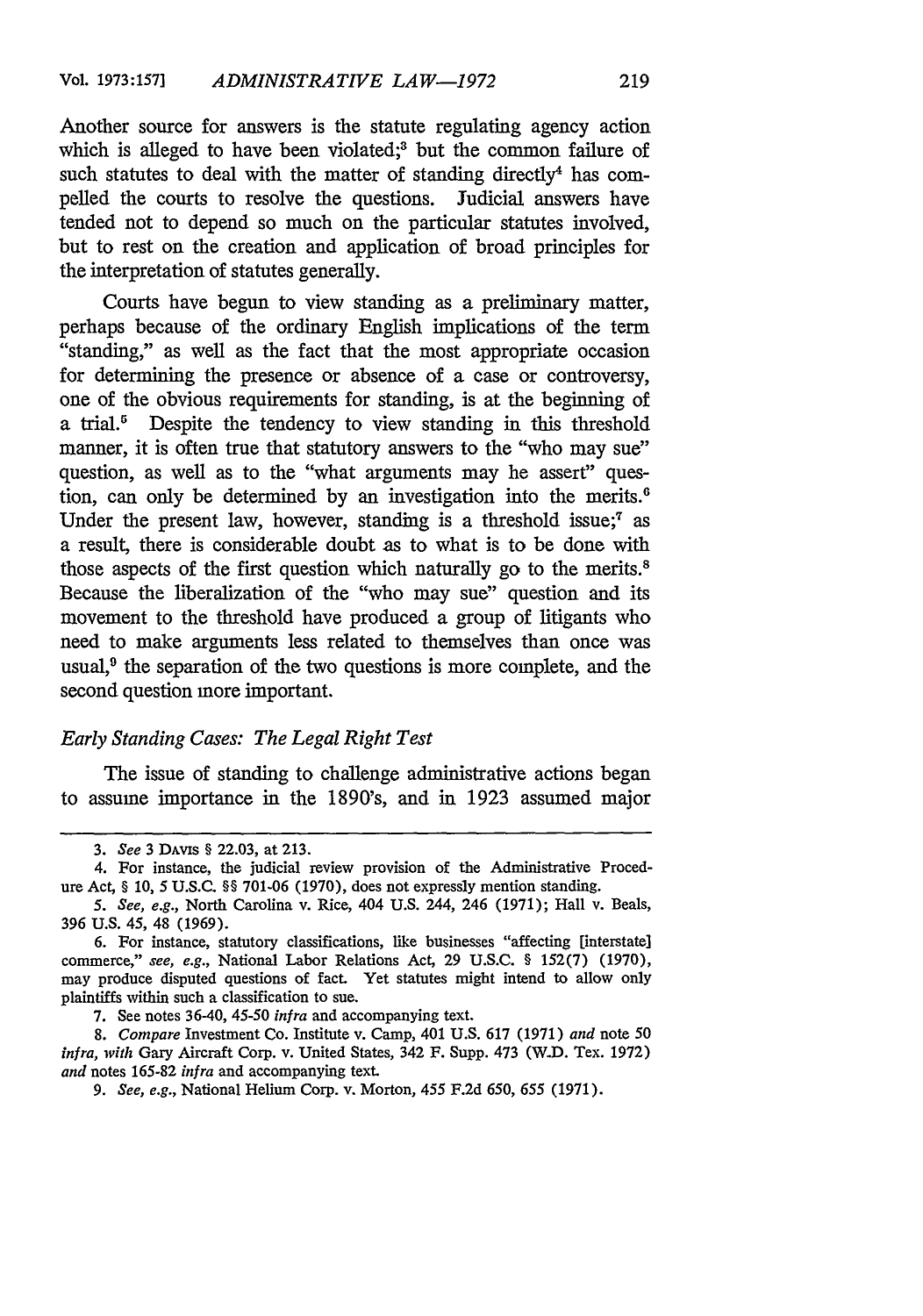proportions in *Frothingham v. Mellon.'0 In Frothingham, plaintiff,* a taxpayer, asked for an injunction against the Secretary of the Treasury to prohibit allegedly illegal disbursements under a federal welfare program. The Court held that the alleged injury, in the form of increased taxes, was slight, and was not substantially connected with the alleged illegality; furthermore, the Court found that the constitutional guarantee whose benefit the plaintiff claimed had not been intended to protect the taxpayer. Hence, the plaintiff lacked standing to complain of these alleged violations of the Constitution.

Later, in two challenges to the TVA by competing private utilities, $11$  the Court used a similar analysis to deny the competitors the right to rely on statutory prohibitions not designed to protect them. Even though the companies had contended that the TVA had exceeded its statutory authority, the Court said that this authority had not been limited in order to protect private utilities from competition.<sup>12</sup> Standing was thus said to depend on the infringement of a protected legal right or interest belonging to the challenging party.<sup>18</sup> Standing was therefore not so much a mere threshold question as a question going to the merits; the presence or absence of a legal right determined both the standing issue and, in part, the eventual outcome.

# *Modifications to the Legal Right Test: Standing to Assert Jus Tertii*

In other cases, however, the Court under certain circumstances has allowed the assertion of what were frankly jus tertii. In the 1940's, in two cases involving the  $FCC$ ,<sup>14</sup> the Supreme Court was faced with a statute<sup>15</sup> which granted a prospective licensee's competitor the right to sue. The Court read this statute as authorizing the assertion of the public interest by the competitors.<sup>16</sup> Thus, while the

<sup>10. 262</sup> U.S. 447 (1923). *See generally* Davis, *Standing: Taxpayers and Others,* 35 U. **Cm.** L. REv. 601 (1968); Jaffe, *Standing to Secure Judicial Review: Public Actions,* 74 HARV. L. REv. 1265 (1961).

<sup>11.</sup> Tennessee Elec. Power Co. v. TVA, 306 U.S. 118 (1939); Alabama Power Co. v. Ickes, 302 U.S. 464 (1938).

<sup>12. 306</sup> U.S. at 139-40; *see* 302 U.S. at 478, 481.

<sup>13.</sup> **302** U.S. at 479-81 (1938). This requirement was, in fact, a restriction on the right to raise jus tertii-the rights of third persons not parties to the litigation.

<sup>14.</sup> Scripps-Howard Radio, Inc. v. FCC, 316 **U.S.** 4 (1942); **FCC** v. Sanders Bros. Radio Station, 309 U.S. 470 (1940).

<sup>15.</sup> Communications Act of 1934, § 402(b)(2), ch. 652, 48 Stat. 1093, *as amended,* 47 U.S.C. § 402(b)(6) (1970).

*<sup>16.</sup>* 316 U.S. at 14; 309 U.S. at 476.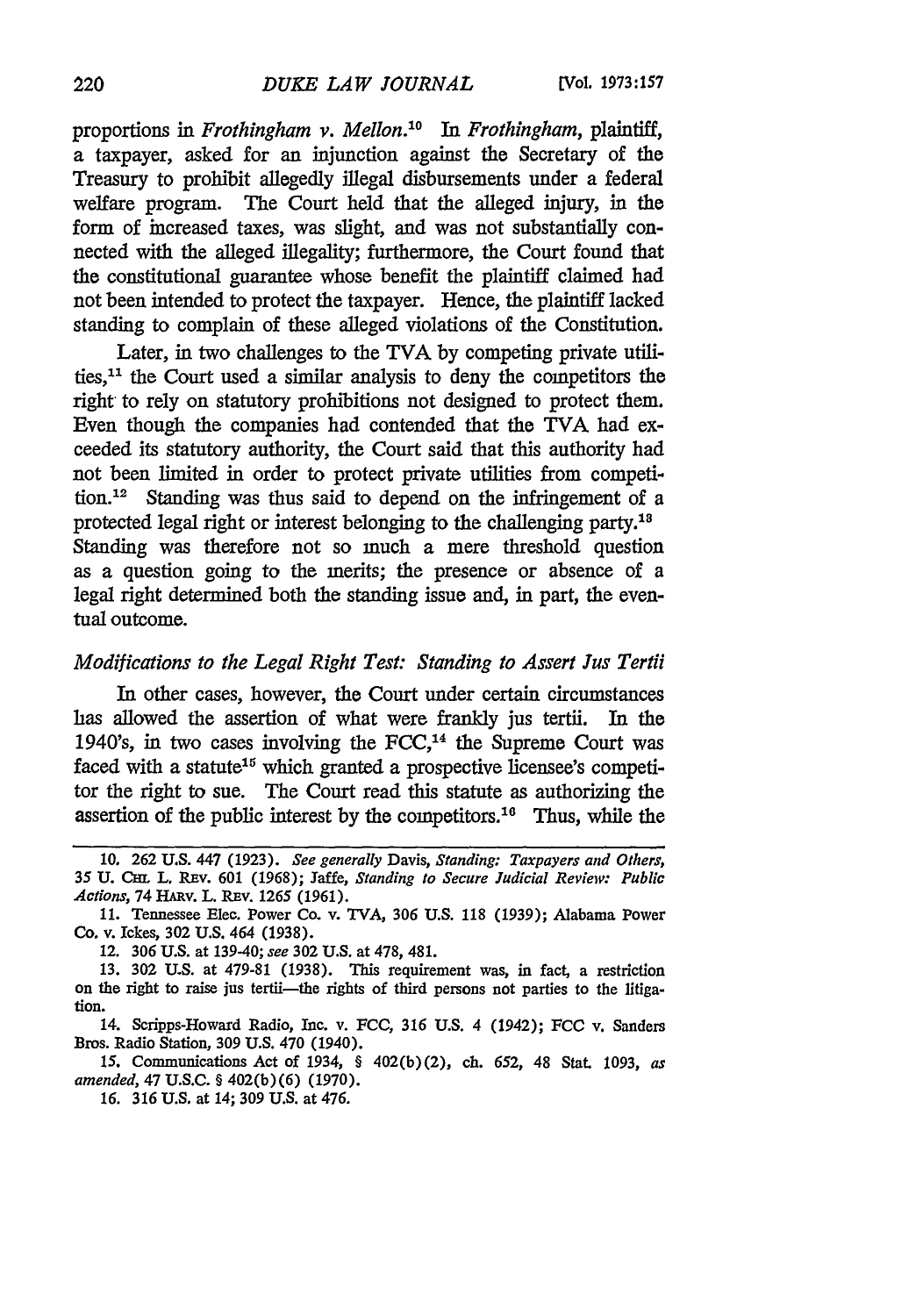threat of economic injury created the case or controversy, the competitor's right to assert jus tertii was dependent on the congressional grant. A few years later, the Court in *Barrows v. Jackson*<sup>17</sup> allowed a white defendant to assert the constitutionally protected rights of blacks to defeat an action on a racially restrictive covenant. This holding was justified by the recognized need to allow the redress of racial wrongs and the recognition that there was no way in which the blacks injured by the discriminatory treatment could bring the matter into court.18 Later, in *NAACP v. Alabama,"9* the NAACP was allowed to assert the constitutionally protected rights of its members to freedom of association in order to preserve the anonymity of those members. The success of a doctor's challenge to Connecticut's birth control laws in *Griswold v. Connecticut<sup>20</sup>* also depended, at least in part, on the assertion of jus tertii-in this case, those rights belonging properly to married couples who wanted to practice contraception.<sup>21</sup> More recently, in a situation similar to that in *Barrows*, the Court allowed the assertion of jus tertii, although with much less discussion of the peculiar features of the case which compelled such a result.22 Though these cases subsequent to *Barrows* tended toward a liberalization of granting the right to assert jus tertii, the cases still seemed to condition this grant on the existence of special circumstances.23 In all of these cases the third parties would have found it difficult to assert their constitutional rights themselves.

#### Flast *and* Kentucky Utilities: *Legal Rights Inferred*

The Court began its recent reconsideration of the standing-tosue problem with two cases—again a competitor's challenge to the TVA, *Hardin v. Kentucky Utilities Co.*<sup>24</sup> and a federal taxpayer's suit, Flast v. Cohen<sup>25</sup>—neither of which, however, involved the as-

- 20. 381 U.S. 479 **(1965).**
- 21. *Id.* at 481.

22. Sullivan v. little Hunting Park, 396 U.S. 229 (1969). One of the plaintiffs had been expelled from the Little Hunting Park corporation for attempting to transfer a second share of ownership to a black, and for advocating the rights of the transferee. The court held that a failure to grant this plaintiff standing "would give impetus to the perpetuation of racial restrictions on (real] property." *Id.* at 237.

23. "[W]e said in *Barrows* . . . that the white owner is at times 'the only effective adversary' of the unlawful restrictive covenant." 396 U.S. at 237.

24. 390 U.S. 1 (1968).

25. 392 U.S. 83 (1968).

<sup>17. 346</sup> U.S. 249 (1953).

<sup>18.</sup> *Id.* at **257.**

<sup>19. 357</sup> U.S. 449, 459-60 **(1958).**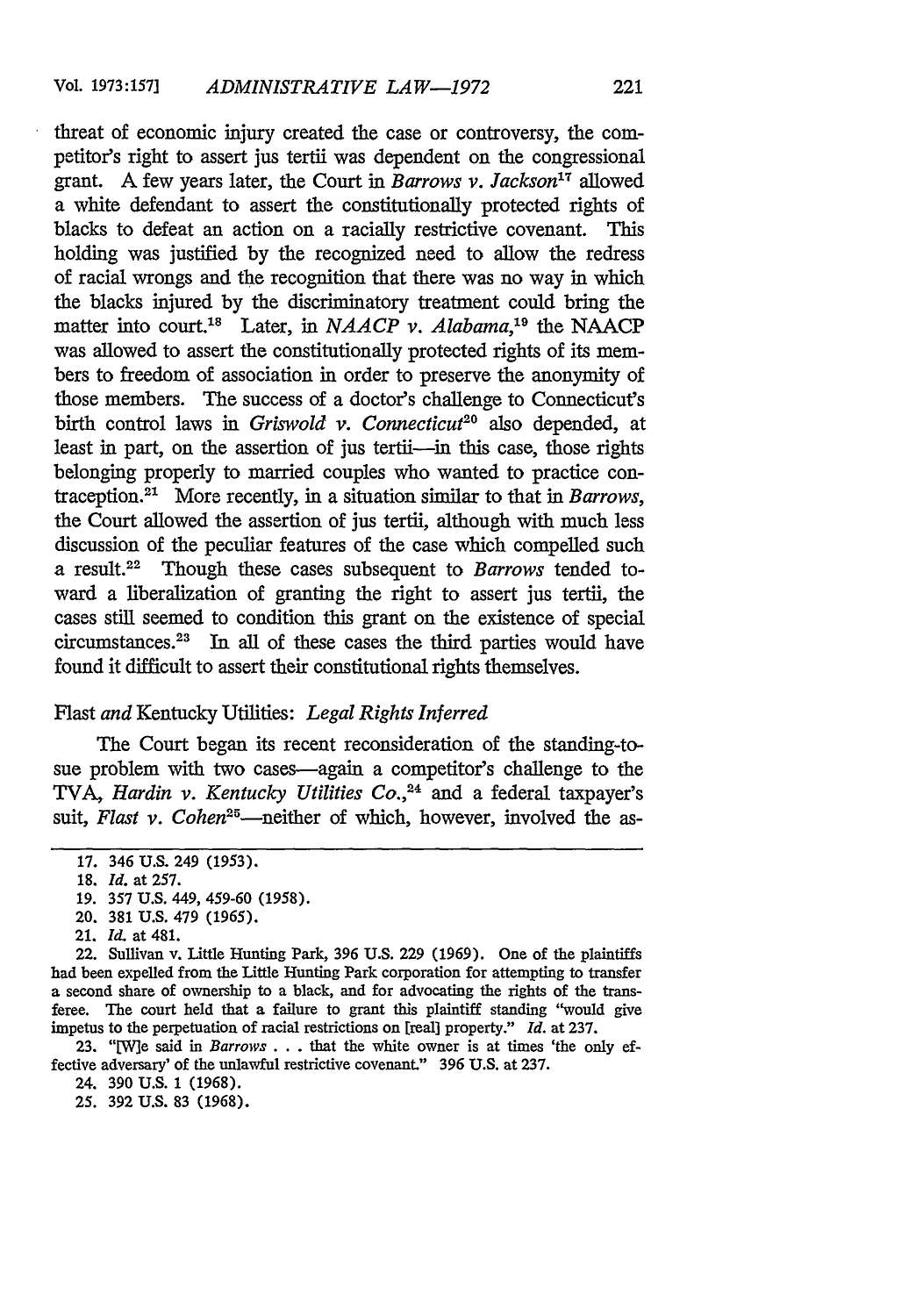sertion of rights of third parties. Because standing was granted to the plaintiffs in both of these cases, the decisions were regarded as liberalizations of the law of standing;<sup>26</sup> however, the reasoning in both nonetheless followed the *Frothingharn* line of cases. The first case, *Kentucky Utilities,* depended on a 1959 amendment to the TVA act<sup>27</sup> which clearly had as a major purpose the protection of TVA's competitors.28 Consequently, the Court was willing to make the inference that the private utilities had been given legal rights. *In Flast,* the Court clarified *Frothingham* by recognizing that federal taxpayers had a substantive right to challenge federal spending if two conditions were met: the spending complained of had to be a substantial expenditure per se, rather than merely an expense incidental to a regulatory program;<sup>29</sup> and the alleged illegality had to be in contravention of a direct curb put on the government for the taxpayers' benefit, rather than an alleged over-extension of granted authority.<sup>80</sup> *Flast* can be viewed as simply granting standing in the traditional legal right sense-the right claimed in *Flast* was a taxpayer's right and therefore was assertable; the right claimed in *Frothingham* was jus tertii and therefore was not assertable.<sup>81</sup> The emphasis the Court put upon the particular constitutional clause as a measure designed to protect taxpayers from excessive taxation $a<sup>32</sup>$  makes it clear that the Court was attempting, under the heading of standing, to define the

27. Pub. L. No. 86-137, § 1, 73 Stat. 280 *(1959), as amended, 16* U.S.C. § 831n-4(a) (1970).

28. 390 U.S. at 6.

29. 392 U.S. at 102.

30. *Id.* at 102-03.

31. *See Jaffe, The Citizen as Litigant in Public Actions: The Non-Hohfeldlan or Ideological Plaintiff, 116 U. PA. L. REV. 1033, 1042 (1968). Jaffe discusses* possible outcomes in the then-pending *Flast* case in a manner which suggests strongly *that Frothingham* does not foreclose establishment clause claims.

32. 392 U.S. at 103-04. See U.S. CONsT. amend. I. Similarly, the Third Circuit has recently allowed standing under the U.S. CONST. art. I, § 9, cl. 8 requirement that:

No Money shall be drawn from the Treasury, but in Consequence of Appropriations made by Law; and a regular Statement and Account of the Receipts and Expenditures of all public Money shall be published from time to time.

This provision gave a taxpayer standing, under *Flast and Data Processing,* to challenge the government's failure to account for expenditures on the CIA. Richardson v. United States, 465 F.2d 844, 854 (3d Cir. 1972), *cert. denied,* 41 U.S.L.W. 3462 (U.S. Feb. 26, 1973).

*<sup>26.</sup> See* Davis, *The Liberalized Law of Standing,* 37 U. Clr. L. REv. 450, 452 (1970); Comment, *Standing of Private Power Companies to Challenge Loan Grants by the Rural Electrification Administration-A Failure to Apply the Rule in Hardin v. Kentucky Utilities,* 49 B.U.L. REv. *154, 158-59* (1969).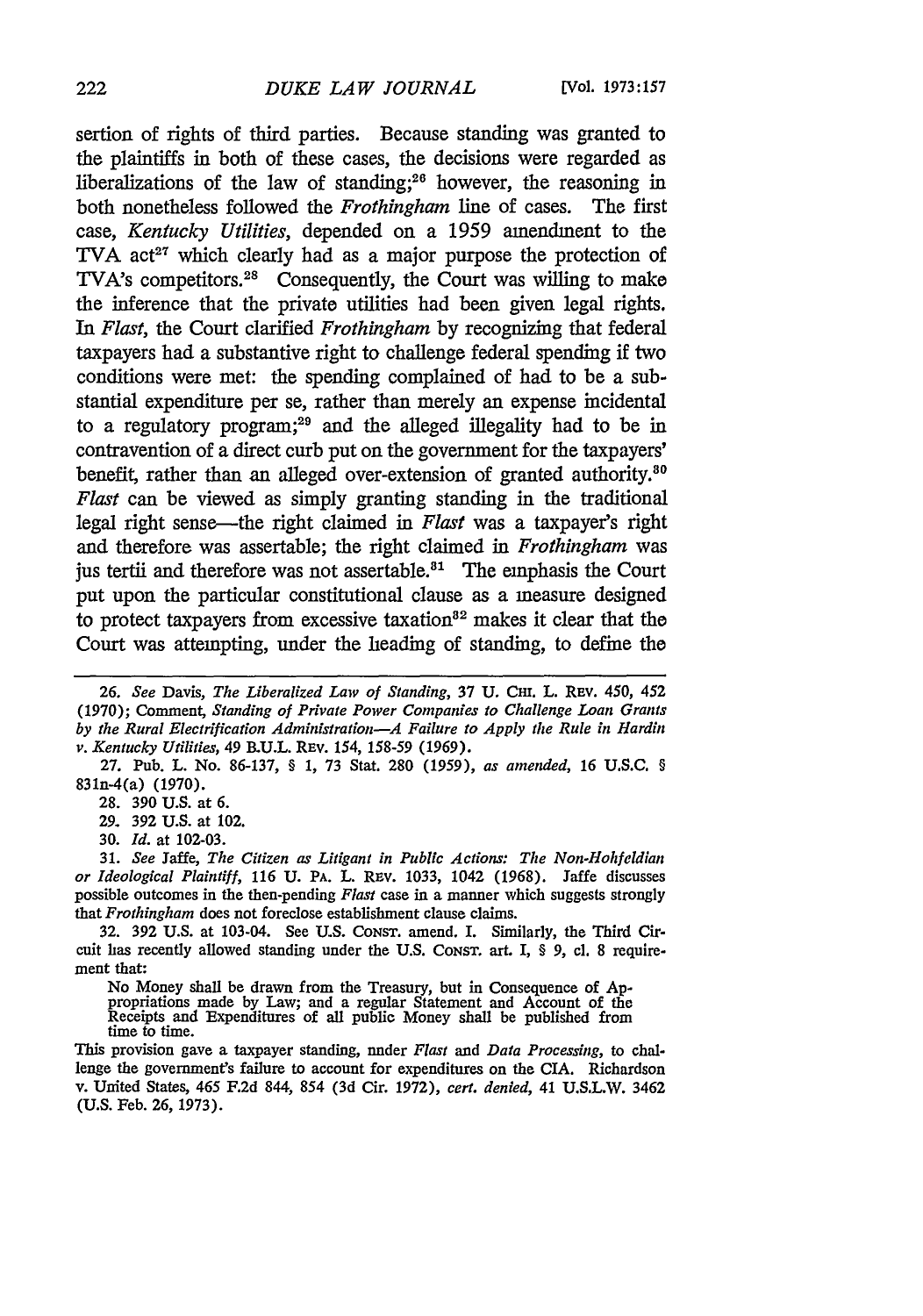bounds of the plaintiffs legal right to complain of taxation-not to define his right to assert the rights of others.<sup>33</sup> In sum, the Court *in Flast* had found that the increase in the plaintiffs tax burden caused by the challenged program was an injury in fact to his interests, 4 and that there was a rational nexus between this personal interest and the purpose of the statute or constitutional provision being asserted to protect it.35

#### *Standing as a Threshold Question-Data* Processing *and* Barlow

The two criteria of *Flast* reappeared, with one change, in the two-pronged requirement for standing to challenge administrative action established in *Association of Data Processing Service Organizations, Inc. v. Camp*<sup>36</sup> and in *Barlow v. Collins.*<sup>37</sup> The Court held in these cases that standing to bring suit-to cross the court's threshold at all-depended on (1) establishing "injury in fact" (2) to an interest "arguably" within a zone protected by the statutes the agency is claimed to have violated.<sup>38</sup> The injury alleged in *Data Processing* -a disadvantage felt by competitors of banks favored by a ruling of the Comptroller of the Currency-was held sufficient to establish an "injury in fact" arguably intended to be prevented by the Glass-Steagall Banking Act.39 The injury in *Barlow* was a relaxation by the Secretary of Agriculture of restrictions on the contractual assignment of federal crop support payments by the farmer-recipient. $40$ The Court agreed with the farmers' contention that this relaxation actually allowed farmers' landlords to exert a more onerous hold over the farmers, and that, at least arguably, rulemaking power had been given the Secretary of Agriculture in order to allow him to protect

34. 392 U.S. at 101-03.

- **35.** *Id.*
- **36. 397 U.S.** 150 **(1970).**
- **37. 397 U.S. 159 (1970).**
- **38. 397 U.S.** at **161; 397 U.S.** at **152-53.**
- **39.** 12 **U.S.C.** § 1864 **(1970).**

**<sup>33.</sup>** In contrast to the situation in *Flast,* in which only the clear history of the establishment clause as a taxpayers' protection gave the plaintiff a legal right to complain, is a case in which a defense is being raised to a direct order from a government agency. When the agency attempts to enforce the order by legal action, a claim that the agency has exceeded the authority granted to it is always assertable. Thus the statute setting the bounds of the agency's authority is always considered to be intended to protect those outside those bounds from legal compulsion.

<sup>40.</sup> **397 U.S.** at 163. The payments were made under authority of **7 U.S.C.** § 1444(d)(5) (1970).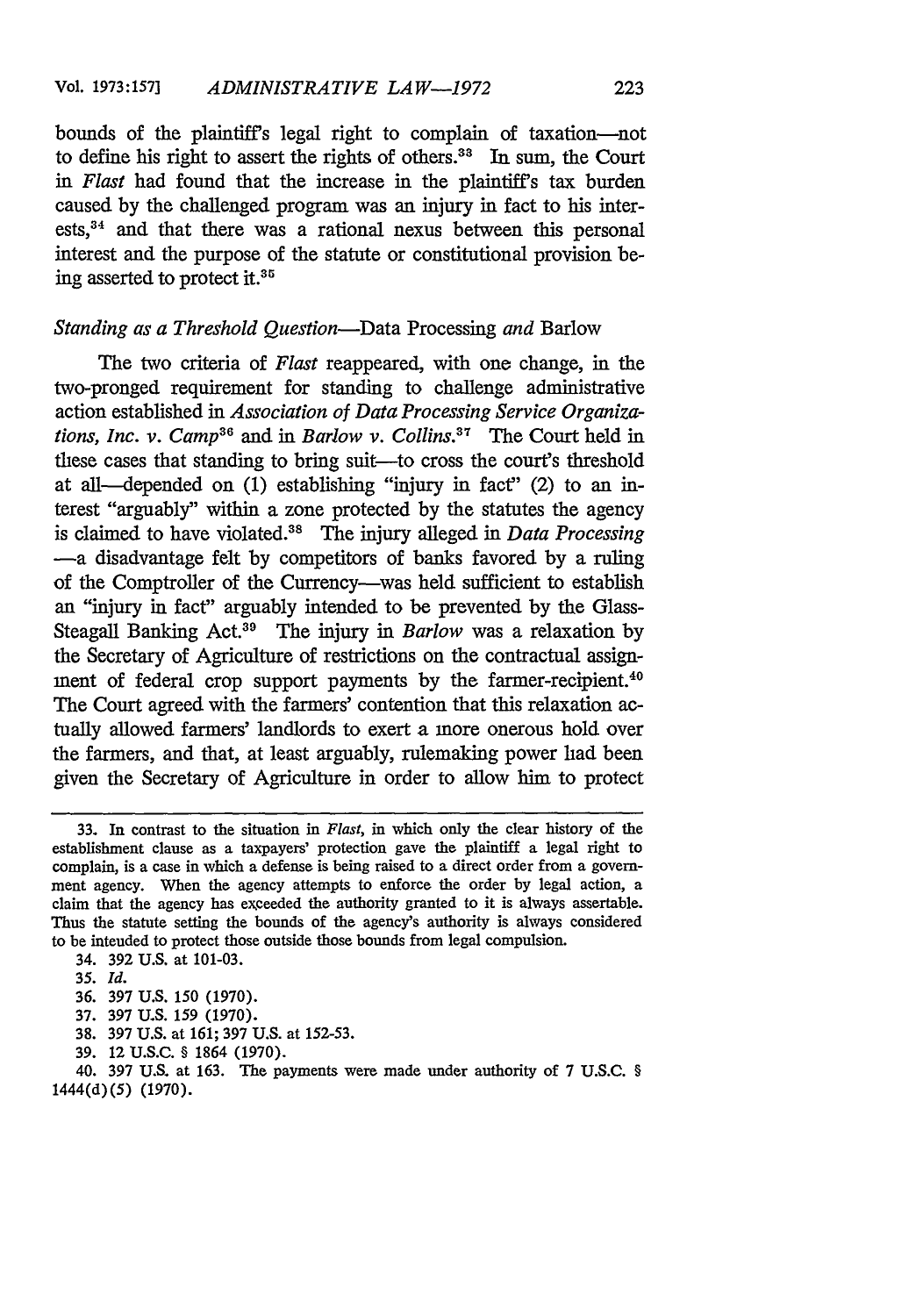farmers against this kind of oppression.<sup>41</sup>

These two cases, along with *Flast and Kentucky Utilities,* simply served to broaden considerably the definition of an injury sufficient to provide a case or controversy;<sup>42</sup> Data Processing even spoke of recognizing damage to esthetic or other non-economic interests.<sup>48</sup> What was more significant, however, was the insertion of the qualification "arguably" into what was essentially the old legal right test.

In *Data Processing and Barlow* the Court emphasized the threshold aspects of standing. The government had claimed that the plaintiff had no right even to be in court:<sup>44</sup> consequently, the Court was disposed to regard the government's legal right argument as requiring a prejudgment on the merits.<sup>45</sup> While in effect, the standing standards set forth in *Flast* were followed, the addition of the qualification that the plaintiff's claim need only *arguably* fall within a protected zone was natural for such a preliminary determination. The Court insisted that the legal right test belonged in the determination on the merits, $46$  not in the determination of the plaintiff's right to be in court at all. This insistence gave a strong indication that once the merits were reached on remand, the plaintiff would have to show one of three things. He would have to demonstrate either (1) a legal right inhering in the statute as required by the *Frothingham-Flast* line of cases,<sup>47</sup> or (2) an explicit grant of standing, as in *FCC v. Sanders Brothers Radio Station,48* or (3) special circum-

41. 397 **U.S.** at 164-65. The Court ruled that the relevant statutes "expressly enjoin" the Secretary to protect the interests of tenant farmers. *Id.* at 164.

42. *See* Davis, *supra* note 26, at 450-56.

43. 397 **U.S.** *150, 154* (1970).

44. The district court had dismissed the complaints in *Data Processing, see* 397 U.S. at 151, and in *Barlow, see* 398 F.2d 398, 400 (5th Cir. 1968).

45. 397 U.S. at 153, *158.*

46. "Whether anything in the [statutes] gives petitioners a 'legal interest' that protects them against violations of those Acts . . . [is a question] which go[es] to the merits .**. . ."** 397 U.S. at 158. The distinction between *arguably* possessing a legal interest-as a threshold question-and *actually* possessing one-as a question for the merits-is not merely an ordinary differentiation between cases which warrant dismissal and those which must be tried. Since **FED.** R. Civ. P. *56,* see notes 175-77 *infra* and accompanying text, allows adjudication before trial of questions of law, presumably including those questions concerning the actual presence of a legal interest, it would appear that the Court was concerned that dismissals for lack of standing were being granted too summarily. To alleviate this concern, a finding that a plaintiff arguably has a legal interest will demand that his case receive consideration beyond a mere motion to dismiss.

47. See notes 10-13, 24-30 *supra* and accompanying text.

48. 309 U.S. 470, 476 (1940). See notes 14-16 *supra* and accompanying text.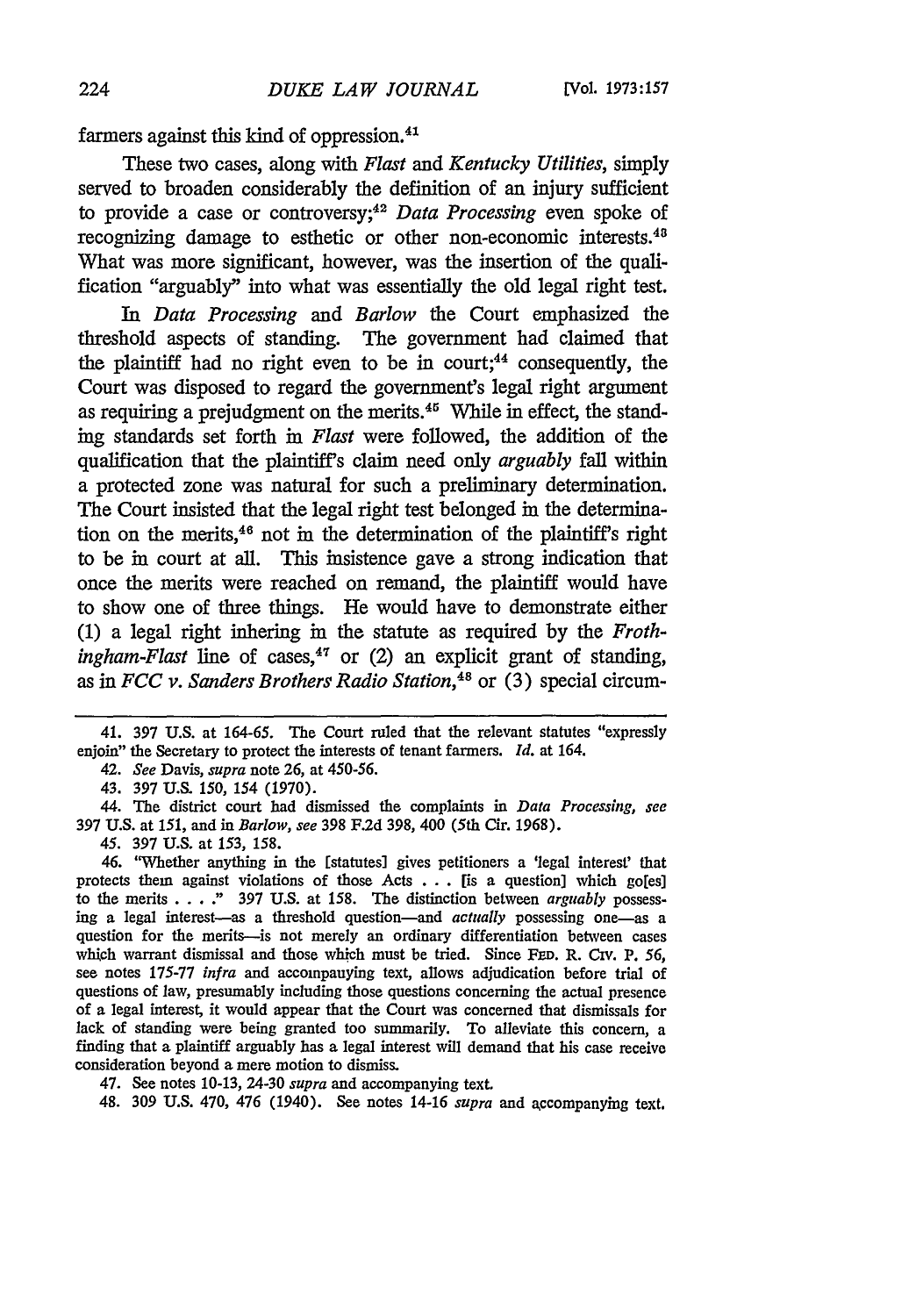stances which, as in *Barrows v. Jackson*,<sup>49</sup> would allow the assertion of jus tertii. Of course, either of these latter two alternatives would allow a plaintiff to circumvent the second prong of the *Data Processing* test entirely.<sup>50</sup>

# Sierra Club v. *Morton-Does Threshold Standing Imply Standing to Assert Jus Tertii?*

*Sierra Club v. Morton*,<sup>51</sup> a 1972 case, provides evidence that *Data Processing* might represent a more revolutionary change in the law of standing than had been immediately apparent. The Court in *Sierra* held that the allegation that planned construction in an area of great natural beauty injured the club's own-not its members-interests in the environment<sup>52</sup> was insufficient to give the club standing

This description, couched in terms of prohibitions, rather than in terms of protected interests of the petitioner, amounts to an equation of the "zone of interests intended to be protected" with all interests actually injured by the conduct prohibited. The process described is simply a separation of summary judgment from judgment on the merits: if taken literally, it grants standing on a showing of injury in fact, subject to a dismissal not jurisdictional in nature, but for failure to state a claim for which relief can be granted-this latter will occur only if the injurious *conduct* is not even arguably prohibited. The case's merits are discussed in a manner exactly consistent with this description. *Id.* at 629-39.

Since the act in question had been held *arguably* to have been intended to protect competitive interests in the *Data Processing* case, there is no way to determine whether *Investment Co. Institute* actually predicates jurisdictional, threshold standing on injury in fact alone. Although Harlan's dissent, 401 U.S. at 639, points out that plaintiffs are almost certainly without a protected legal interest, the discussion on the merits makes no further mention of any intent on Congress' part to protect the interests of competitors like the plaintiff. If this case with its peculiar description of the *Data Processing* standard is to be taken at face value, apparently a showing of a legal interest is no longer required in order to succeed on the merits. Sierra Club v. Morton, 405 U.S. 727, 733 (1972), however, reaffirmed *Data Processing's* exact language.

*51.* 405 U.S. 727 (1972).

52. 405 U.S. at 735 n.8,

<sup>49. 346</sup> U.S. 249, 257 (1953). See notes 17-22 *supra* and accompanying text. *50.* In Investment Co. Institute v. Camp, 401 U.S. 617 (1971), the Court reached the merits of a *Data Processing* type case. Standing had been granted to the plaintiff to challenge a ruling by the Comptroller of the Currency that, in effect, allowed commercial banks to operate mutual funds. *Id.* at 618-19. It was alleged that the ruling violated various provisions of the Glass-Steagall Banking Act, including 12 U.S.C. §§ 24, 378(a) (1970). The Court through Justice Stewart characterized the case, in its standing aspects, as following *Data Processing: "[W]e* concluded *[in Data Processing]* that Congress had arguably legislated against the competition that the petitioners sought to challenge, and from which flowed their injury. We noted that whether Congress had indeed prohibited such competition was a question for the merits." 401 U.S. at 620.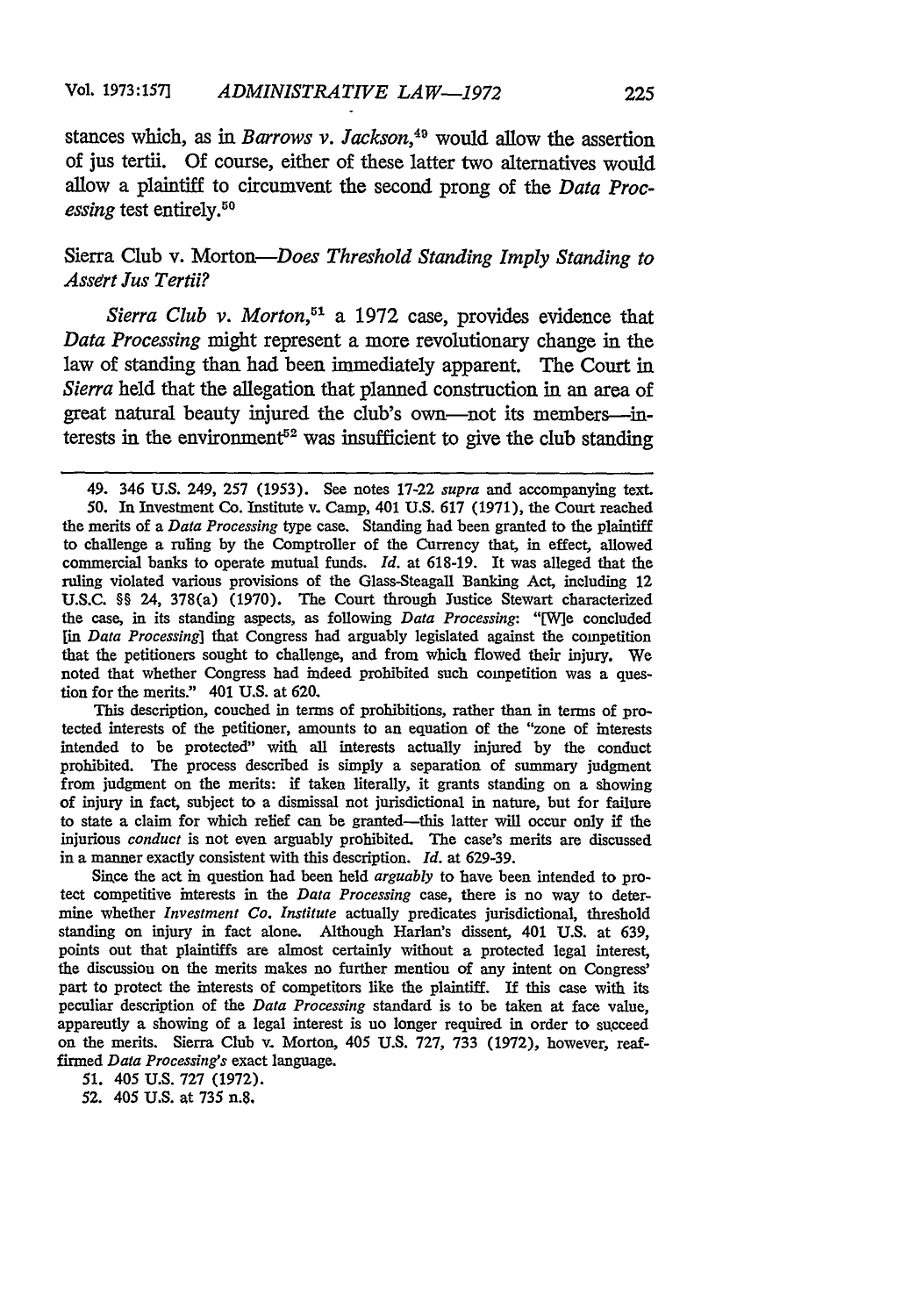to sue. In *Sierra,* the government proposed to allow Walt Disney Enterprises to construct a recreational development in part of a national forest in California.<sup>53</sup> The club sought injunctions forbidding the federal officials involved from allowing the project to proceed. It based its right to bring the suit on the judicial review provisions of the Administrative Procedure Act,<sup>54</sup> alleging that it was an organization one of whose purposes and special interests was the protection of natural resources, and that the proposed project interfered with this purpose and injured this interest.<sup>55</sup> The club claimed that the Forest Service and the Department of the Interior had violated federal laws protecting the National Forests and National Parks<sup>56</sup> as well as regulations requiring public hearings,<sup> $57$ </sup> and further contended that both agencies had exceeded their grants of authority.5s

The Sierra Club apparently felt that it would be unable to show the special circumstances required by the *Barrows* line of cases for the assertion of rights of third parties. Thus the club's ability to raise public interest matters as jus tertii<sup>59</sup> would be limited. At the same time, the new liberalized standing standards announced in *Data Processing and Barlow* must have suggested that the club might obtain standing to assert the public interest, or at least to use similarly broad arguments in its own right. $60$  The requirement that the interests alleged to be injured be within the protected zone of the statutory or constitutional guarantee relied upon apparently made the club feel, as a corollary, that too particularized an allegation of injury would result in a restriction on the possibility of raising broad public interest arguments, 6' as well as perhaps making it difficult for it to obtain a preliminary injunction.<sup>62</sup> Consequently, the club

- 58. 405 U.S. at 730 n.2; 433 F.2d at 34-38.
- *59. See 405* **U.S.** at 740 n.15.
- *60. See* Davis, *supra* note 26, at 450-56.
- *61. See* 405 U.S. at 740 n.15.

**62.** *See* 433 F.2d at 33 where the Ninth Circuit spoke about balancing the damage to both parties.

<sup>53.</sup> The \$35 million project involved extensive construction on 80 acres of the valley floor, and general opening and development of other parts of the valley with ski-lifts and trails, and a cog-railway. The project also required an access road and an electrical transmission line to the valley across part of Sequoia National Park. 405 U.S. at 729.

*<sup>54. 5</sup>* U.S.C. § 702 (1970). *See 405* U.S. at 730, 732.

*<sup>55. 405</sup>* **U.S.** at 734-35, 735 n.8.

*<sup>56.</sup> 16* **U.S.C. §§ 1,** 41, 43, 45c, 497 **(1970);** *see 405* U.S. at 730 n.2.

<sup>57. 405</sup> U.S. at 730 n.2. *But see* Sierra Club v. Hickel, 433 F.2d 24, 37 (9th Cir. 1970), *af'd sub nom.* Sierra Club v. Morton, 405 **U.S. 727 (1972).**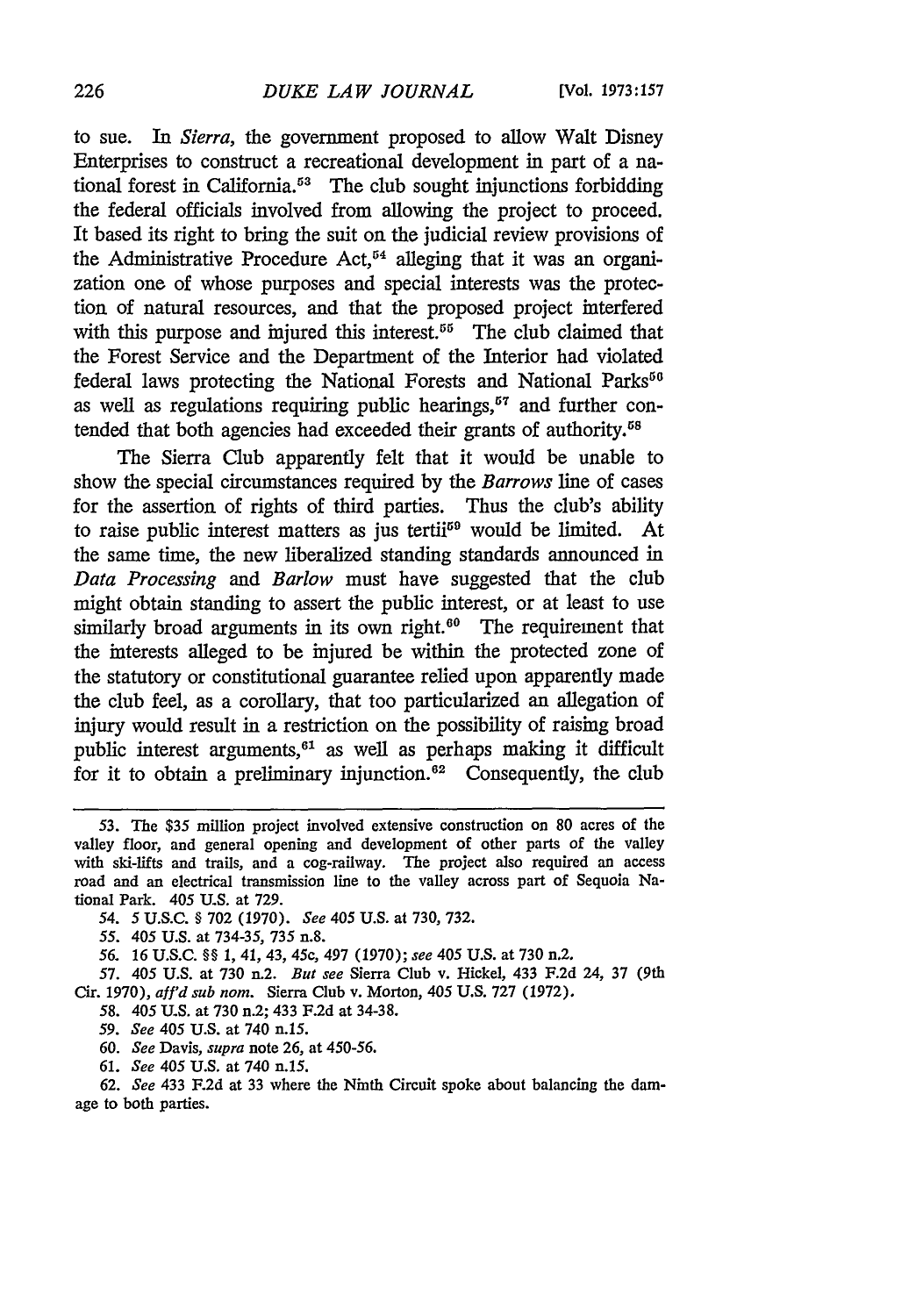restricted itself to claiming that the project would injure the organization's own general interest in the environment. The Court, however, in an opinion by Justice Stewart, held that this allegation of injury to the club's self-claimed interest and concern was not a sufficient allegation of injury in fact to justify granting standing to sue.<sup>63</sup> Essentially, the case turned on a decision that an organization cannot have its esthetic sensibilities disturbed.<sup>64</sup>

More important, perhaps, than the holding itself, was a point the Court made fairly clear in dictum.<sup>65</sup> The Court intimated that the question of standing to sue will be considered quite separately from the question of standing to assert the rights of the public. In footnote 15, the Court stated that "[o]nce this standing is established, the party may assert the interests of the general public in support of his claims for equitable relief."<sup>66</sup>

Footnote 15 is subject to two general categories of interpretation. The broader view, liberalizing standing as much as possible, takes the language at face value. The narrower view is that some restriction in addition to applying the *Data Processing* test on a single issue will be placed on grants of standing to assert the public interest.

### *The Broad Reading of Footnote 15*

Under the broad view, while standing to sue must be gained by a satisfaction of the two-pronged *Data Processing* test, an organization, once in court, apparently may assert any public rights or complain of any violation of any mandate directed at the agency in question. In making its apparently sweeping statement, $67$  the Court depended heavily on *FCC v. Sanders Brothers Radio Station*<sup>68</sup> and *Scripps-Howard Radio, Inc. v. FCC.69* The reference to these two

69. 316 U.S. 4 (1942). See note 14 *supra* and accompanying text.

<sup>63. 405</sup> U.S. at 734-35.

*<sup>64.</sup> See The Supreme Court, 1971 Term,* 86 HAnv. L. REv. 1, 237 (1972), 43 Miss. **L.J.** 538, 541-42 (1972). See text accompanying note 43 *supra.*

<sup>65.</sup> In environmental lawsuits, at least, organizations like the Sierra Club will have little trouble gaining standing for themselves if they merely allege injuries to their members. 405 U.S. at 735. The Court did not foreclose the possibility that an organization might itself suffer injury-perhaps economically-and gain standing in that manner.

*<sup>66.</sup>* 405 U.S. at 740 n.15: "The test of injury in fact goes only to the question of standing to obtain judicial review. Once this standing is established, the party may assert the interests of the public in support of his claims for equitable relief." *See also* 39 BRooKLYN L. REV. 492, 500 (1972).

<sup>67. 405</sup> U.S. at 727, 740 n.15.

<sup>68. 309</sup> **U.S.** 470 (1940). See note 14 *supra* and accompanying text.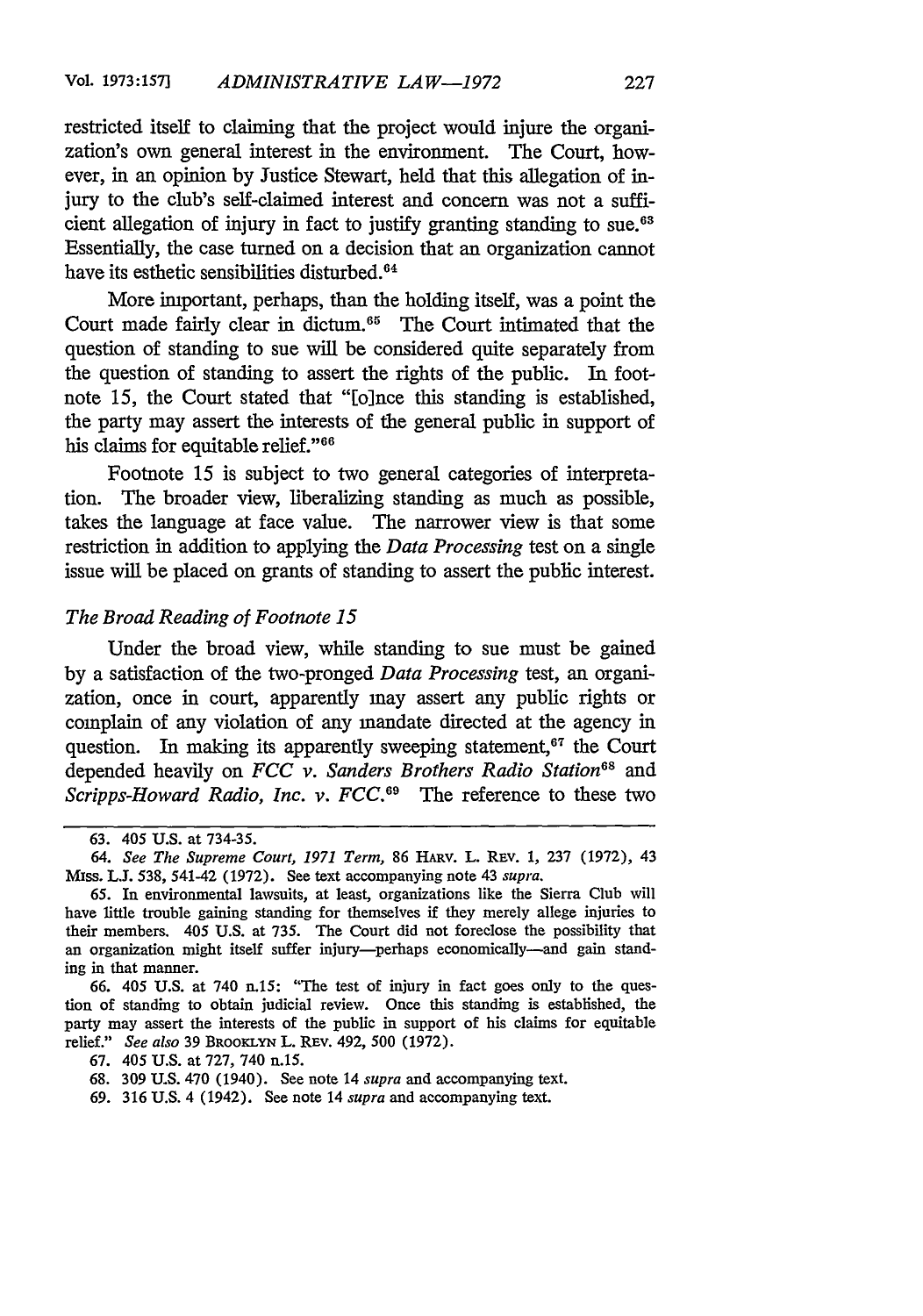cases is rather peculiar. Like *Flast and Kentucky Utilities,70 the* standing granted in *Sanders Brothers and Scripps-Howard* had depended on the construction of particular statutes which were found to authorize the plaintiffs in those cases to bring suit<sup> $71$ </sup> and present arguments based on the rights of third parties. Thus, the *Sierra* Court's use of these cases to demonstrate, in footnote 15, that standing, once granted, allows a plaintiff to make any argument whatsoever, $72$  certainly strains their holdings.73

### *The Narrow Reading of Footnote 15*

This apparent problem with the Court's use of precedent, together with the peculiar circumstances 74 of the *Sierra* case and of the hypothetical situation set up in footnote 15, 75 may indicate that the Court's language there ought not be taken at its face value. Possibly *Data Processing's* implication that a legal interest must be shown on the merits is still the law.<sup>76</sup> Perhaps footnote 15 indicates only that the Court thinks that the Sierra Club, by asserting the rights of its members, would effectively assert the rights of the public be-

73. Nevertheless, this language may indicate that court-granted standing to sue will be considered on a par with Congressionally-granted standing to assert jus tertii. A right to assert jus tertii, embodied in a statute, could be said to grant a legal right itself. DAvis § 22.09-6, at 752 (Supp. 1970). *See also* 4 DAviS § 22.05, at 225-26 (1958). However, this interpretation conflicts with the older standing cases, which had indicated that a legal right was to arise only when Congress so intended. See notes 10-13, 24-31 *supra* and accompanying text.

74. The public interests the club wished to assert were quite parallel with those of its members-who, of course, were also members of the public. See note 84 *infra* and accompanying text.

75. Once having demonstrated the requirement for threshold standing, the plaintiff could assert the rights of the public. See note *66 supra.*

**76.** See notes 44-49 *supra* and accompanying text.

<sup>70.</sup> See notes 24-30 *supra* and accompanying text.

<sup>71.</sup> In *Sanders Brothers* and *Scripps-Howard,* the law is the Communications Act of 1934 § 402(b) (2), ch. 652, 48 Stat. 1093, *as amended,* 47 U.S.C. § 402 (b) **(6)** (1970); in *Flast,* U.S. CONST. amend. **I;** in *Kentucky Utilities,* **16** U.S.C. § 831n-4(a) (1970).

**<sup>72.</sup>** The Court pointed out that the *statutes* involved in *Sanders Brothers and Scripps-Howard* granted the right to assert jus tertii to any plaintiff who, **by** showing injury in fact, could take advantage of the express statutory grant of standing. 405 U.S. at 737. Later in the opinion, however, the Court apparently refers to this result as correct when plaintiffs have gained threshold standing **by** passing the *Data Processing* test, or at least when they have gained standing without an express statutory grant. *Id.* at 740 n.15. Perhaps a suggestion can be found, however, that the Administrative Procedure Act § 10(a), 5 U.S.C. § 702 (1970), provides this grant to assert jus tertii, but only if the *Data Processing* interpretation of the APA's standing standards is satisfied. 405 **U.S.** at **733.**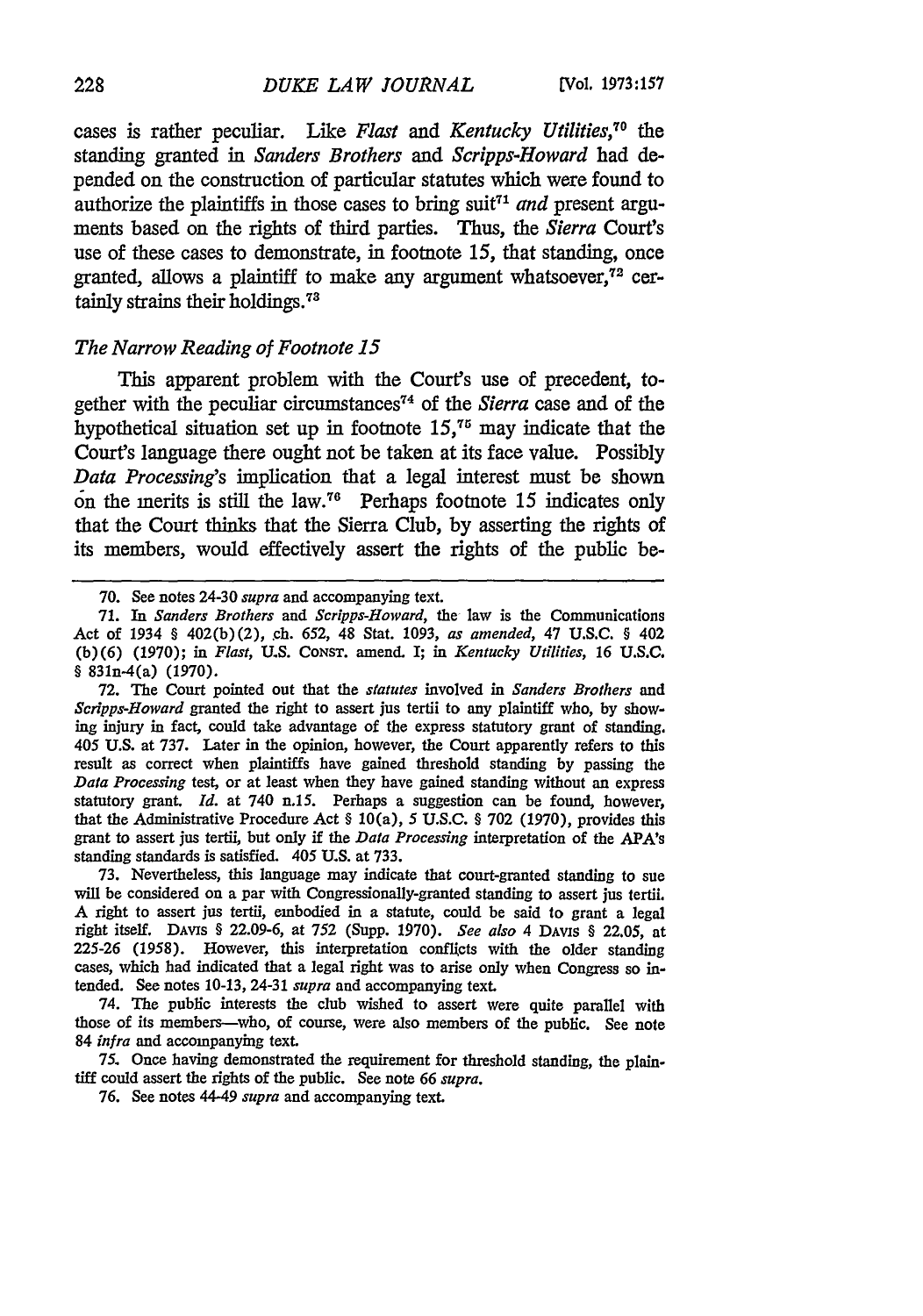cause of the unusual situation. For example, the *Barrows* exception might **be** thought to apply. Or perhaps, because the members' rights and the public's were identical, the public's rights would in effect be asserted.

### *Intermediate Interpretations of Footnote 15*

The two extremes-that passing the *Data Processing* test allows the assertion of *any* argument, or that the legal interest test must still be applied on the merits—are not the only possible interpretations of footnote **15** in *Sierra.* Because the Court depends in its footnote **<sup>15</sup> <sup>77</sup>**on such easily distinguishable cases as *Sanders Brothers and Scripps-Howard,78* and because the dictum of the *Sierra* Court in footnote **15** goes farther than would be necessary to assure the Sierra Club and organizations like it that they need not fear entrapment into restricted arguments **by** alleging particular injuries,79 it would seem reasonable to suppose that the Court might think it necessary in a later case to limit its sweeping language.<sup>80</sup> If this occurs, the

**80.** A further suggestion that there may be limitations on the blanket language *in Sierra* indicating that parties with standing can raise jus tertii, can be found in Moose Lodge No. 107 v. Irvis, 407 U.S. 163 (1972). There, a black plaintiff who had been refused service at the Moose Lodge complained both of the Lodge's policies with respect to guests and of its membership policies. He was denied standing on this latter half of his complaint, because he had not himself been injured by the membership policies.

Since the plaintiff was not injured by these policies, the Court was able to distinguish this case from Barrows v. Jackson, 346 U.S. 249 (1953). The reference to *Barrows in Moose Lodge,* 407 U.S. at 166-67, is fortified with a mention of *Sierra:* a case, the Court said, which "referred to a similar relationship between the standing of the plaintiff and the argument of which he might avail himself . **. . ."** *Id.* at **167** n.1, *citing* 405 U.S. at 737. While this might simply mean that the Court felt *Moose Lodge and Sierra* were similar in refusing to grant a party uninjured by an (arguably) state or agency action standing to challenge that particular action, the placement of the note on a citation of *Barrows* as an exceptional case may mean that both in *Barrows* and in the hypothetical single-private-party-plaintiff situation the Court discussed in *Sierra,* 405 U.S. at 740 n.15, were exceptional in having plaintiffs who wished to assert jus tertii in a way peculiarly parallel to their own interests and wishes. Their reason for wanting relief, or the sort of injury which they suffered, was closely related to the reasons the third party or the public ought to have relief, or the type of injury the public was claimed to have suffered. Thus the defendant in *Barrows* was prevented from selling, and blacks were prevented from buying property by racially restrictive covenants. *See* 346 U.S. at 258. Doe-

<sup>77. 405</sup> U.S. at 740 n.15. *See* note 66 *supra* and accompanying text.

<sup>78.</sup> See notes 14-16 *supra* and accompanying text.

<sup>79.</sup> Almost any of the more restrictive schemes, see notes 83-96 *infra* and accompanying text, would have still allowed the club to have asserted the public's rights.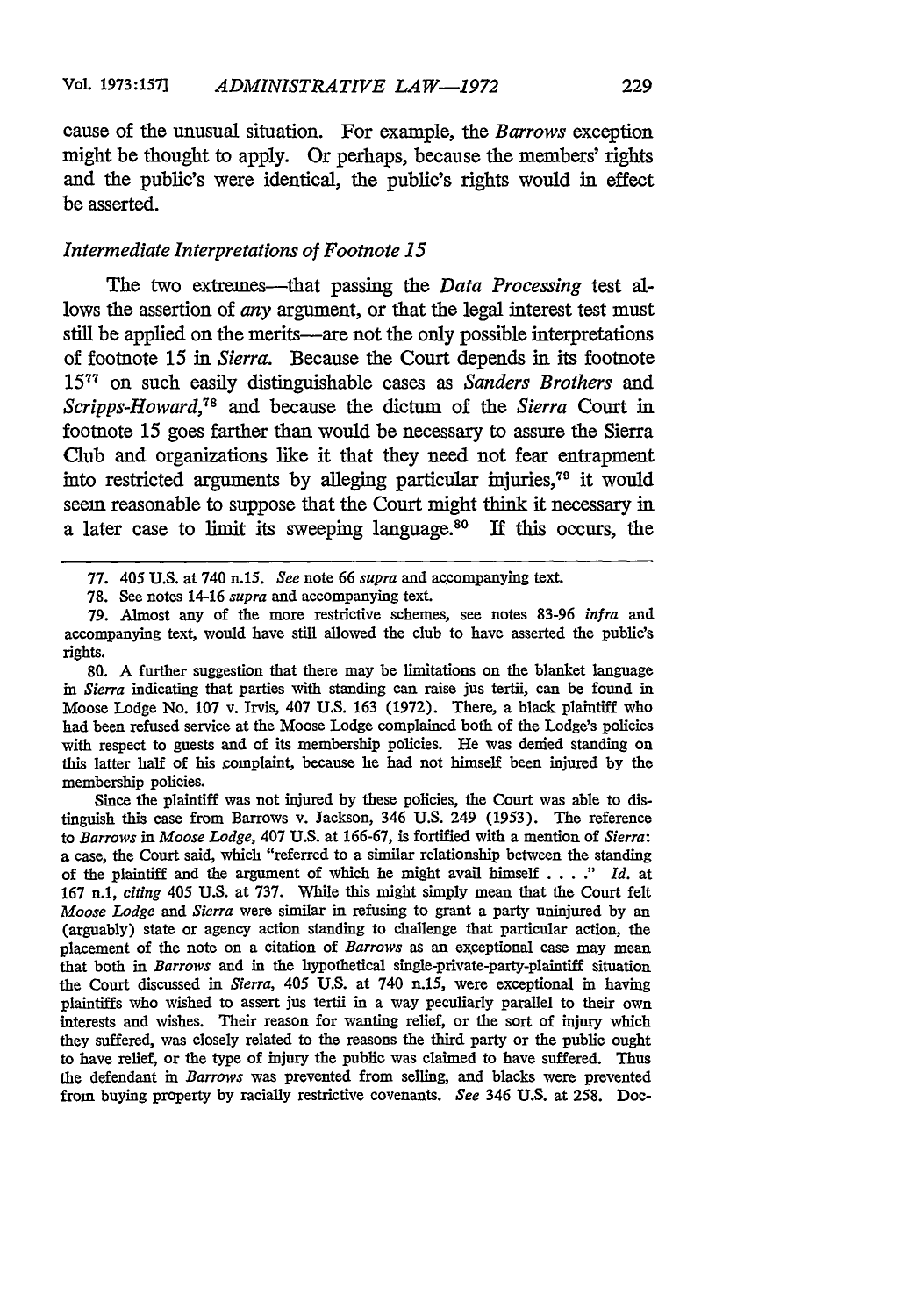Court would then be granting a restricted right to assert jus tertii, and the form the restrictions took would depend on the theoretical basis the Court has in mind when allowing this assertion of the rights of others.

One of these potential bases begins with the injury to the plaintiff, and depends on similarity between this injury and the injury to the public. A second basis springs from the common-law right to raise public policy in equity courts. $81$  A third is the desire to allow plaintiffs in such suits an opportunity to counteract defendants' public-interest-based arguments. $\overrightarrow{a}$ <sup>2</sup> It is clear that the latter two bases could operate independently of the first-that is, a plaintiff failing to meet the prerequisites of similarity of injury needed to assert public rights could still be allowed, under the latter bases, to assert the public right to some degree.

#### *Similarity of Injury*

The first basis begins with the injury to the plaintiff's interest for which he is seeking redress.<sup>83</sup> This basis seeks to differentiate between raising the public interest to buttress a *parallel* interest of the plaintiff, and in raising it when there is only an identity between the result which the public interest suggests and the result desired by the plaintiff. The former instance is illustrated by the obviously parallel relationship between the kinds of public interests which the Sierra Club

81. *See, e.g.,* Railroad Comm'n v. Pullman Co., 312 U.S. 496, 500 (1941); Virginian Ry. v. System Fed'n 40, *AFL,* 300 U.S. *515,* 552 (1937); M. Steinthal & Co. v. Seamans, 455 F.2d 1289, 1302 (D.C. Cir. 1971).

82. *See* 405 U.S. at 740 n.15, where the Court quotes the Sierra Club's fear that its assertions of private injury *only* will be outweighed by the government's assertions of public interest. *See also* Sierra Club v. Hickel, 433 F.2d 24, 30 (1970), *aff'd sub nor.* Sierra Club v. Morton, 405 U.S. 727 (1972).

83. *See* 397 U.S. at 154.

tors asserting their patients' rights in Griswold v. Connecticut, 381 U.S. 479 (1965), seems to be a similar situation. The members of the Sierra Club were told that they ,could have asserted the rights of non-members who were injured in the same ways that they were. This sort of restriction might have the effect of ensuring that the public's interests were asserted only by those whose similar posture made them more likely to be good representatives. Even if this latter view is an incorrect interpretation, the connection required in *Moose Lodge* between the injury complained of and the redress sought, and the public policy argument which can be raised, 407 U.S. at 166, allow the inference of a requirement that the thrust of the redress sought must further both the plaintiff's wishes and the public policy propounded. This statement of the principle might include a corollary that allows complainants to argue a public policy only as long as the particular redress he requests in fact furthers that policy.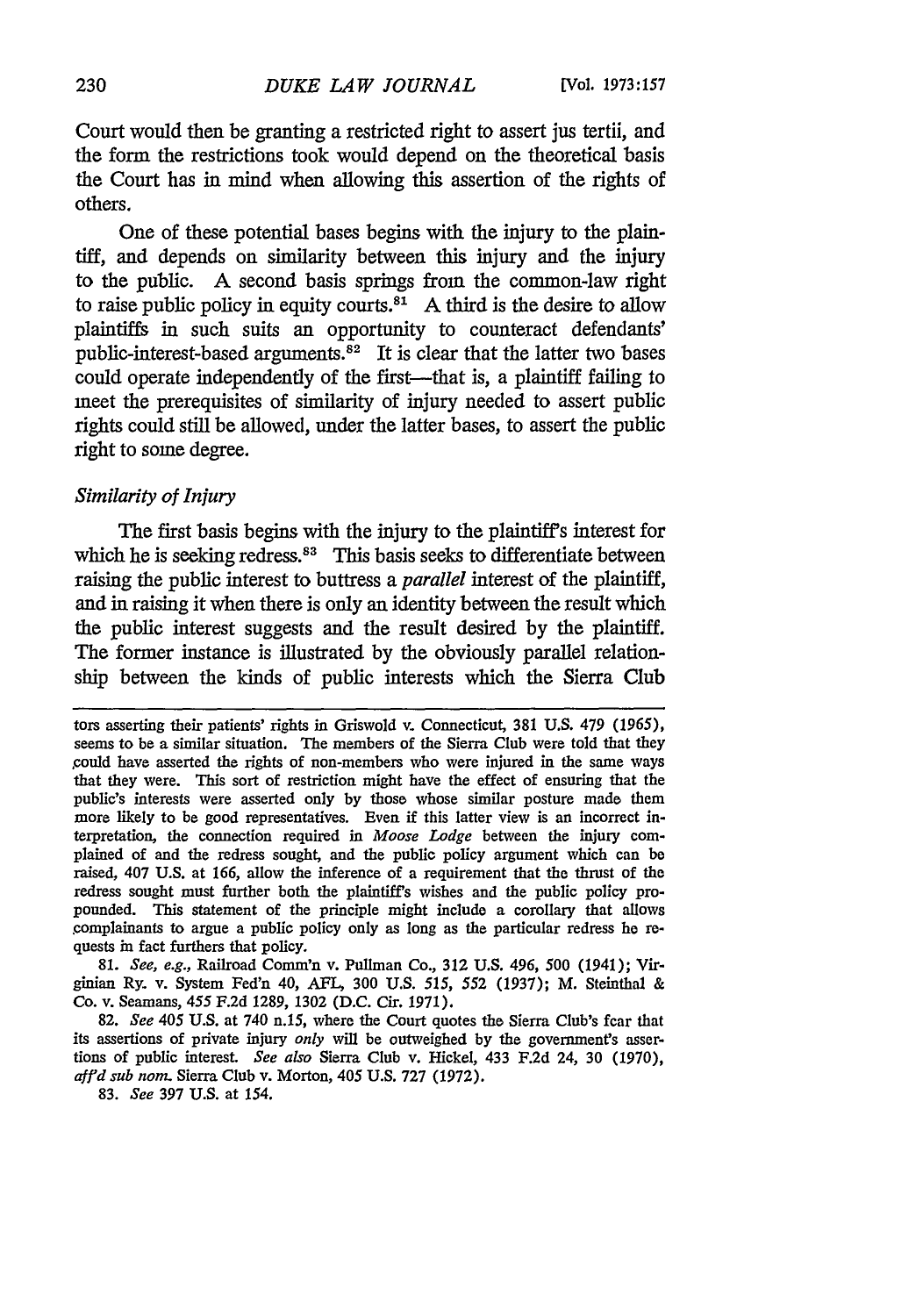wished to raise and the kinds of private interests belonging to its members which the Court says the club would have had standing to assert.84 The injuries were identical. Both sets of claims would have relied on the same protective purposes being found in the statute. The distinction is one more of breadth and weight of argument than of kind. As direct a connection as was present between plaintiff's and public claims in *Sierra* might not be required, but the argument can always be made that the plaintiff whose injury is related to the public's is a better advocate for the interests of the public.<sup>85</sup>

There are two places at which this parallelism can be measured. The injuries to the plaintiff and the public can be similar, or the governmental prohibition protecting the public and the plaintiff from the same act can be related. Under this theory a plaintiff claiming that both he and the public suffered environmental injury from an agency's violation of a statute intended, or arguably intended, to protect both of them from this kind of injury can assert both parties' rights.<sup>86</sup> But suppose the agency has violated one statute, designed to protect the public or a third party but not the plaintiff from this injury, and by the same act violates another statute which does protect the plaintiff. Will the identity of injury allow the plaintiff to complain of the breach of the first statute? Or suppose the agency's act violates a statute arguably intended both to protect the plaintiff from economic harm and the public from environmental injury. $87$ Does the identity of agency act and statutory prohibition obviate the need for any connection between the injuries?

86. A corporation alleging economic injury of a particular kind might be able to challenge agency action causing such injury by virtue of a statute designed only to protect corporations. Can it therefore also assert injury to natural persons, and complain of violation of statutes designed to protect these members of the public, but not corporations, from this injury?

87. Suppose the Sierra Club had contended that its economic interest in having as many dues-paying members as possible was injured by the defendants' actions in *Sierra.* If the statutes involved had been construed arguably to protect the club

<sup>84. 405</sup> **U.S.** at 739.

*<sup>85.</sup> See* Flast v. Cohen, 392 U.S. 83, **106** (1968). But Professor Davis contends that the law of standing cannot and ought not be used to insure the competent presentation of cases. DAvis § 22.00-4, at 723-24 (Supp. 1970). There is, however, a danger that a non-interested plaintiff may, either collusively or accidentally, frame issues in such a way that interests of persons not parties to the action are not apparent to the court. Of course, this is always a danger when a case involving three or more opposing interests is litigated between two of them. The general public, however, might warrant special protection-if its interests could be identified.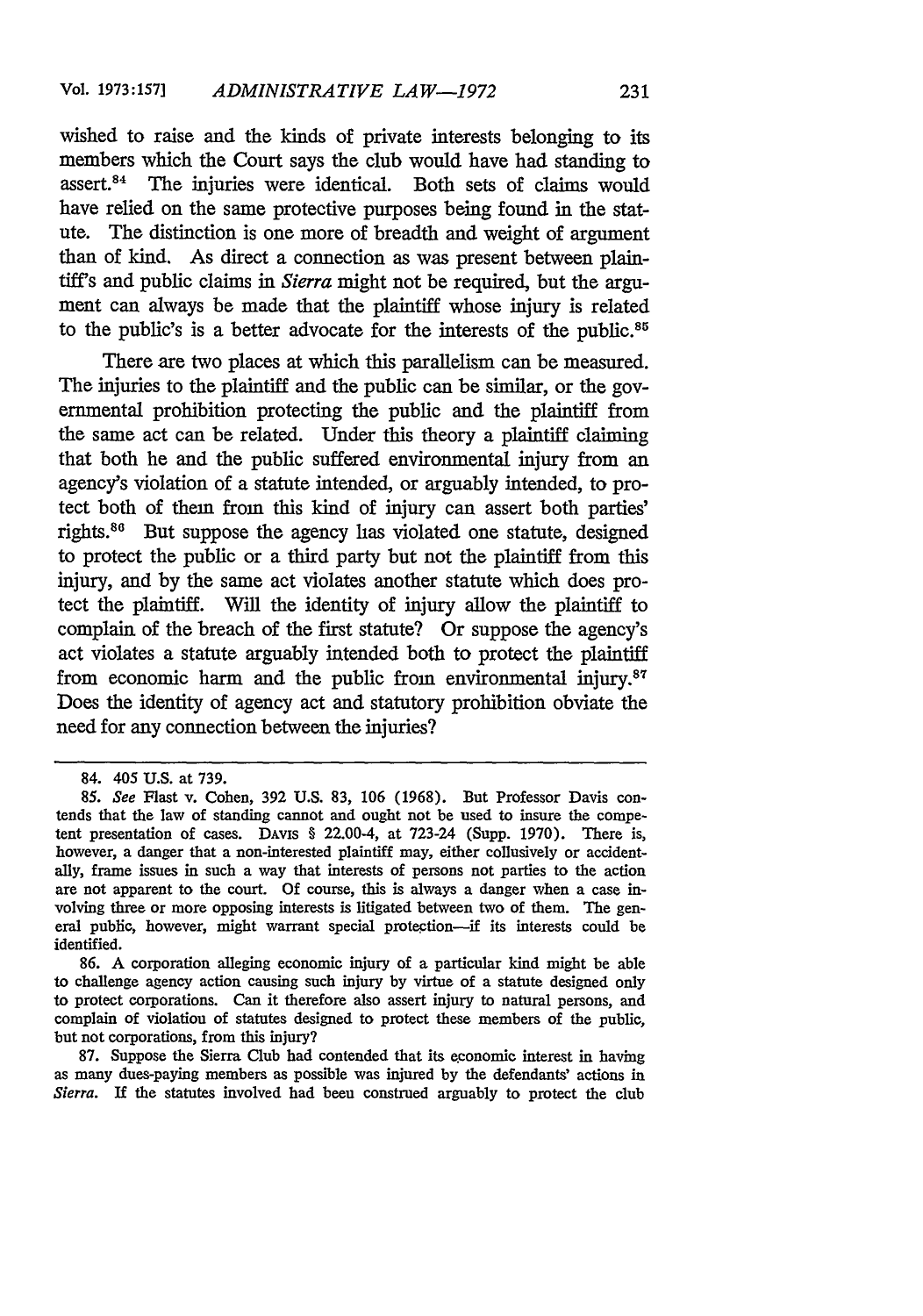#### *Public Policy Arguments in Equity*

Any restricted system of determining what the plaintiff can argue on the merits, from one using the legal right test up through one which might arise from a more liberal interpretation of *Sierra,* could be broadened **by** allowing public interest to **be** argued as a makeweight.<sup>88</sup> Once a plaintiff had made a case satisfying the requirements of the restricting system-that is, shown a protected interest of his own, or, **if** allowed, a protected interest of the public which is sufficiently related to his own injured interest-he could, in an equity court, add other unrelated public arguments pointing to the same result.

*Sierra's dictum could* be read most restrictively to indicate that the public interest can be asserted **by** a plaintiff only after he has shown a protected interest of his own.<sup>89</sup> The ability to use makeweight arguments is still particularly important because the redress sought in suits challenging administrative action is ordinarily equitable in nature. Consequently, courts will be disposed not only to determine whether the relevant statutes protect the plaintiff, but whether they warrant giving the remedy sought. Because *Sierra* was one of these suits for injunction,90 the discussion in *Sierra* about raising arguments of public interest might more easily be interpreted

90. *405* U.S. at 731; *id.* at 740 n.15: "... in support of his claims for *equitable* relief' (emphasis added).

from this kind of injury, then could the club have asserted the public's right, under the same statutes, to be free of environmental injury?

<sup>88.</sup> See note 81 *supra* and accompanying text.

<sup>89.</sup> **A** rule of this sort would mean that a plaintiff who passed the *Data Processing* test, but whose "arguable" legal interest was shown in law not to exist in a FED. R. CIV. P. 56 adjudication of the legal merits could go no farther by asserting the public's rights. **A** plaintiff successful on the merits could, as always, assert public interest to support his claim for a particular equitable remedy. If his claim were at law only, the public interest might be allowed to support his case more directly than has heretofore been the case-with public interest being asserted as evidence of Congress' probable intent. If a plaintiff after trial has failed to pass the full old-style standing test-proven his injury in fact to a legally protected interest by an action not committed to agency discretion by law-because of a failure to prove facts alleged, ought a court adjudicate the claim on the basis of public interest issues already litigated? This question could be answered yes or no, or the matter could be left to the court's discretion. If this decision is to be left to the trial court, at least three factors can be named which ought expressly to affect its decision: (1) the effect on the public of delay while waiting for a new advocate, (2) whether the plaintiff had made false allegations of fact in order to get into court, and (3) whether it was likely that the public interest issues had been litigated in a manner which fully revealed their true nature.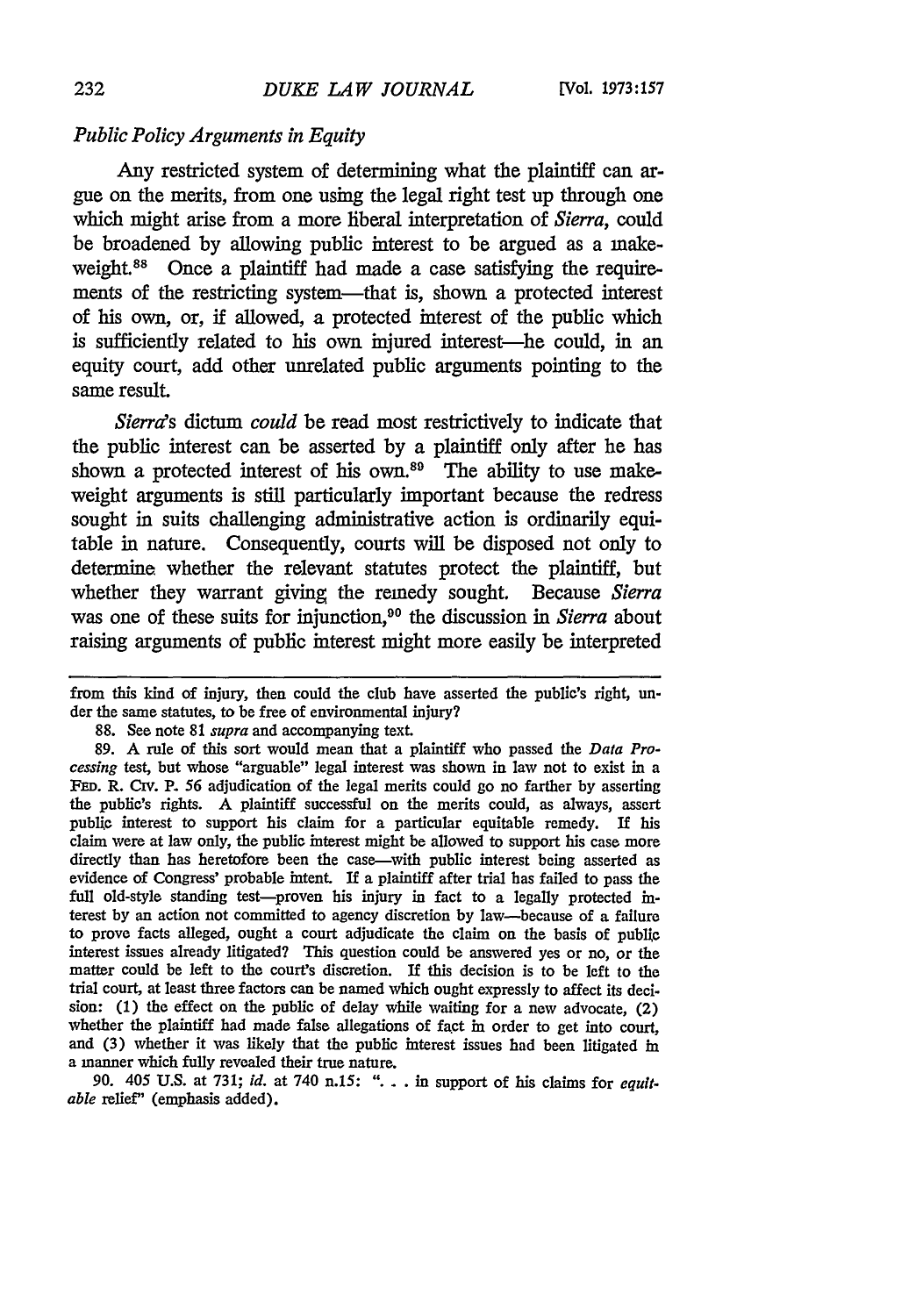to mean merely that a plaintiff who has passed the *Data Processing* test and gone on to show on the merits that he has a protected legal right can then use other arguments based on other protected interests, perhaps including the public's, to show that the particular redress he is seeking is warranted. However, this most restricted interpretation seems less in accord with the Court's actual language.<sup>91</sup> It might be noted, though, that requiring a close connection between the injury to the public and the injury to the plaintiff, which might seem a natural qualification, would tend to operate in the same manner as the makeweight rule. If the public has a protected interest, the plaintiff's very similar interest is likely to be protected also.92 So the plaintiff would generally be able only to use public interest to show that redress of injuries to his own legally protected rights was warranted. Perhaps the Court had this result in mind, but was unwilling to decide immediately which theory ought to be used to achieve the result.

## *Counteracting the Government's Public-Interest-Based Arguments*

Another restriction on the right to assert the public's rights, which probably would not have prevented the Sierra Club from doing so in this case, would be to allow public interest arguments *only* as counterweights to similarly directed arguments by the government.<sup>93</sup> If the *Sierra* Court had this restricted reading of footnote 15 in mind or later wishes to restrict it, the dictum could be read to mean that once a plaintiff has full, legal interest standing to complain of the violation of a particular statute by a government agency, he need not, in the face of a government public policy argument, restrict himself to presenting only the contrary policy preventing injury to him, but may rebut the government's arguments on an equivalent front. Thus, a restriction of the plaintiff to public interest arguments

<sup>91. &</sup>quot;The test of injury in fact goes only to the question of standing *to obtain judicial review. Once this* standing is established, the party may assert the interests of the general public in support of his claims for equitable relief." *Id.* at 740 n.15 (emphasis added). See note **66** *supra* and accompanying text.

<sup>92.</sup> For example, in a *Sierra-type* situation, the interests both of the club members and of members of the general public in using the National Forest would be protected, if at all, by the same laws, and in an identical manner.

<sup>93.</sup> See note 82 *supra.* At least a failure to allow plaintiffs to counteract a government argument-that great numbers of skiers would be benefited by the proposed construction-with one of their own-that a great many members of the public unassociated with the Sierra Club would prefer to use the site in question in its natural state-seems unfair.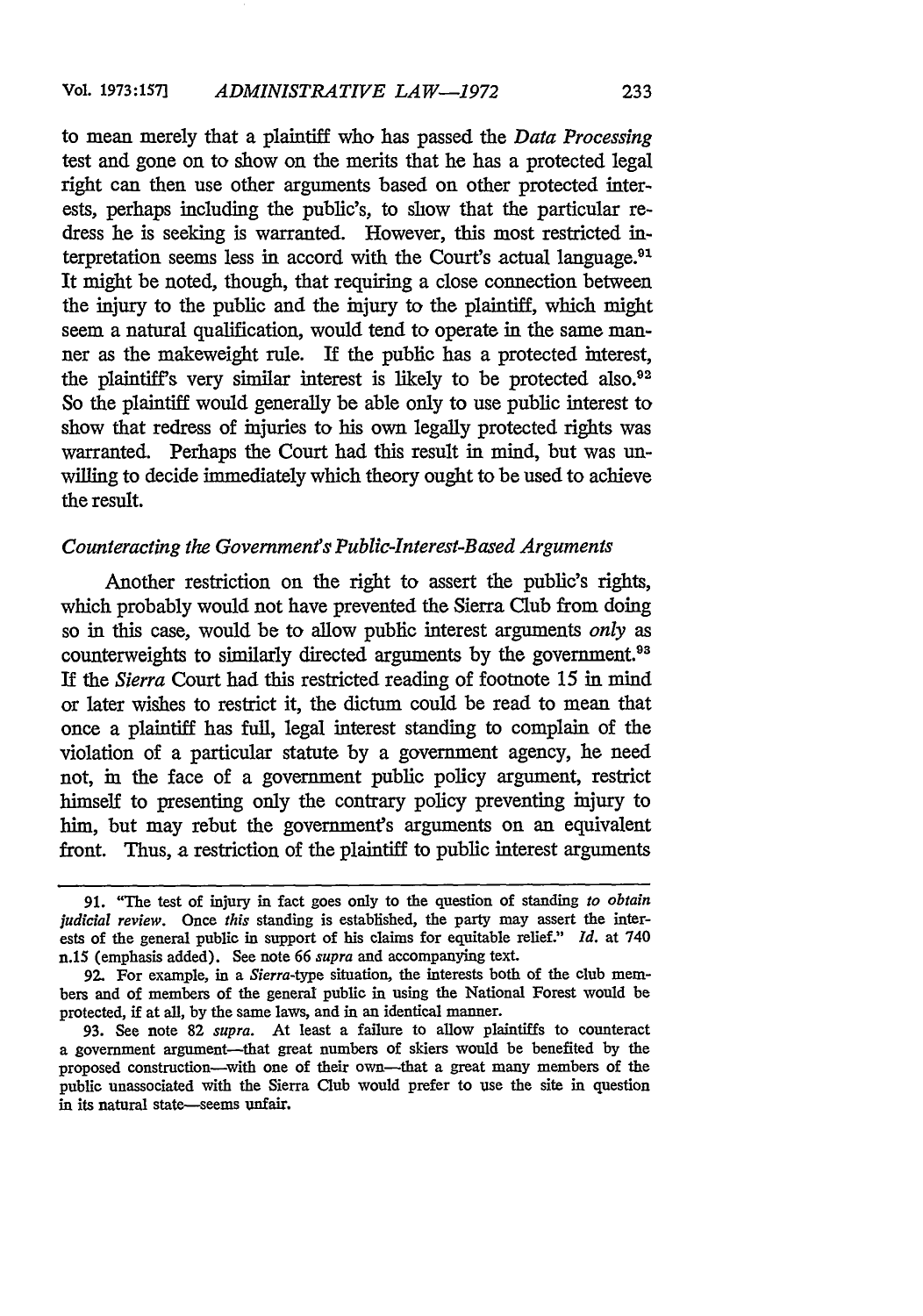parallel to his own might well have an exception allowing other arguments in the public interest to be raised if the government chose to do so.

There is, however, one defect in relying too much on this third basis. Because the government's interest includes protecting the public generally, it *can* always raise public interest arguments of its own-but it might not choose to do so in every instance. Allowing the government to choose whether or not to restrict the lawsuit to the particular grounds the plaintiff originally urged seems, however, to give the government an option which might often hinder rather than help the resolution of lawsuits in a manner truly consistent with the public interest.<sup>94</sup>

All of the broader interpretations of *Sierra* which allow the assertion of jus tertii without application of the legal right test, have a peculiar feature. The plaintiff's own injury need only be shown to have *arguably* been intended to be prevented, and need never show that it was *actually* so intended; consequently, the merits of the case could be carried by arguments having nothing to do with the plaintiff himself. This result seems curious, since it requires as part of a case that a point of law be shown only arguably. Would such an interpretation mean that the plaintiff need place himself only arguably close to the interests held protected in the legal right days?<sup> $95$ </sup> Or is a new law of arguable interpretations of statutes to be developed for the purpose?<sup>96</sup>

Springfield Television, Inc. v. City of Springfield, 462 F.2d 21 (8th Cir. 1972), presented a related and striking aspect of this problem. Plaintiff had challenged the grant by the city of a CATV license to a competitor. A claim that the area had been preempted by the FCC, stipulated out at the trial stage of the case, was held by the Eighth Circuit to present a justiciable federal claim pendant to which relief could be granted on state grounds. The court held that the plaintiff had had standing to assert the preemption claim, quoting *Data Processing and Investment Co. Institute.* While here the plaintiff probably had legal-interest standing to assert the preemption issue—the court said within the zone of interest, not arguably within it is clear that a relaxation of standing standards to include the "arguably" would give a much wider range of hooks on which to hang pendant claims. *Id.* at 23.

96. Fear has often been expressed that excessive liberalization of standing requirements may result in excessive litigation or in litigation not competently con-

<sup>94.</sup> Allowing such an option compounds the problems mentioned in note 85 *supra* which arise when more different and competing interests are involved in the resolution of a lawsuit than there are parties. When the *public* interest is asserted, these problems are particularly critical, because the "public interest" is in fact a sheaf of interests belonging to members of the public-and all these members' interests are unlikely to be exactly the same.

<sup>95.</sup> See text accompanying notes 172-73 *inIra.*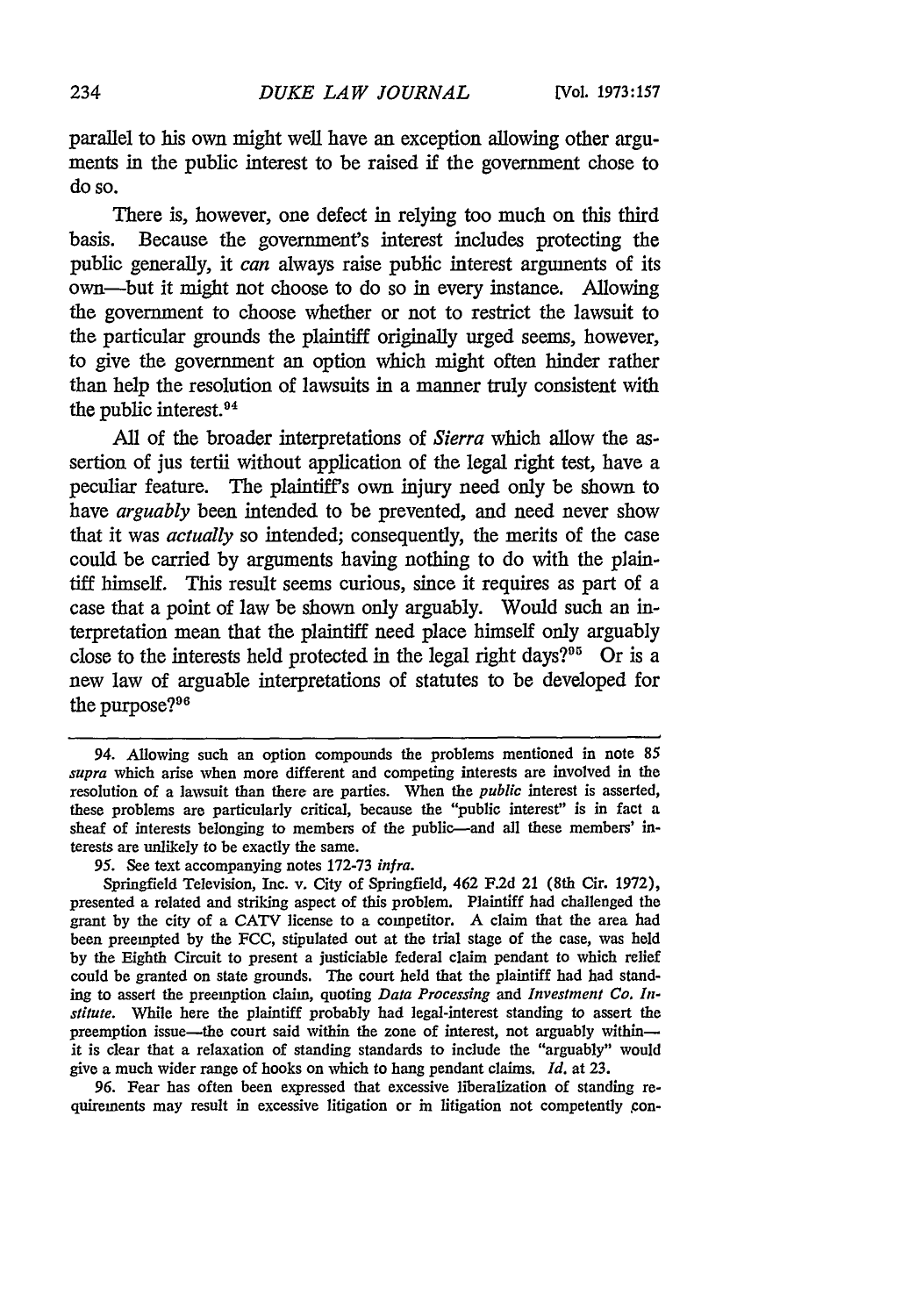# STANDING TO ASSERT THE PUBLIC INTEREST IN **CHALLENGING** THE AWARD OF GOVERNMENT **CONTRACTS**

### *Introduction*

Competitors' suits to overturn the award of government contracts present a particularly troublesome aspect of the standing problem. The varied purposes of statutes regulating procurement, as those of any statute, may not always be clear, and the degree to which the complaining contractor's interests parallel those of the public often depends heavily on the facts of each case. The concentration of the *Data Processing* test on the relationship between the statute and the complaining party, $97$  however, sets this sort of third-party attack on government contracts into an easily separable set of cases. <sup>98</sup>

It is possible, of course, to use either test as a basic means of limiting the parties allowed to sue in specific situations. The two tests are not strictly parallel, but because statutes are ordinarily directed at preventing some kind of rather obvious injury, a strict view of what courts would be willing to regard as an injury in fact might often have the same result as a restricted view of the protected zone. Before *Data Processing,* for instance, competitive disadvantage could have been regarded as no injury in fact. See notes 11-12 *supra* and accompanying text. *Cf.* DAvis § 22.21, at 784-85 (Supp. 1970). This would have produced the same result as though statutes were generally read not to intend to protect against competitive disadvantage. Members of the Court have suggested that some of the problems of excessive litigation or inappropriate parties might be avoided by making the appropriateness of a party bringing a public interest lawsuit a separate consideration to be used as a weighting factor in granting standing. *See* 405 U.S. at 757-60 (Blackmun, **J.,** dissenting). Since injury in fact is usually not subject to exact measurement, even when purely economic, it is clear that either case by case discretion or differentiation between different sorts of lawsuits can and probably will be attached to this determination. Such discrimination could be consciously or unconsciously based on this "competence" criteria. Furthermore, the detrimental effects of partially settling issues by incomplete litigation or litigation incompetently conducted, or of settling issues too quickly, could be ameliorated by relaxing the effects of res judicata in fields such as environmental litigation where issues tend to be extremely complex and interconnected in not always obvious ways.

97. See notes 36-39 *supra* and 129-32 *infra* and accompanying text.

98. "[S]tanding may stem from [noneconomic values] as well as from the eco-

ducted or not diligently pursued. *See, e.g.,* Flast v. Cohen, 392 U.S. 83, 93-98 (1968). The careful restrictions in *Flast* placed on the taxpayer's right to challenge government spending, *id.* at 102-03, may be an example of an attempt to avoid excessive litigation. It may be that the failure in *Sierra* to extend standing further, by liberalizing the injury-in-fact test, is an indication that injury in fact rather than zone of interest will be the more important issue in standing-to-sue questions. Justices Brennan and White, concurring in *Data Processing* and dissenting in *Barlow,* suggested that injury in fact be the only test of standing. 397 U.S. 159, 167-73 (1970). Professor Davis supports this view. DAvis § 22.21 (Supp. 1970).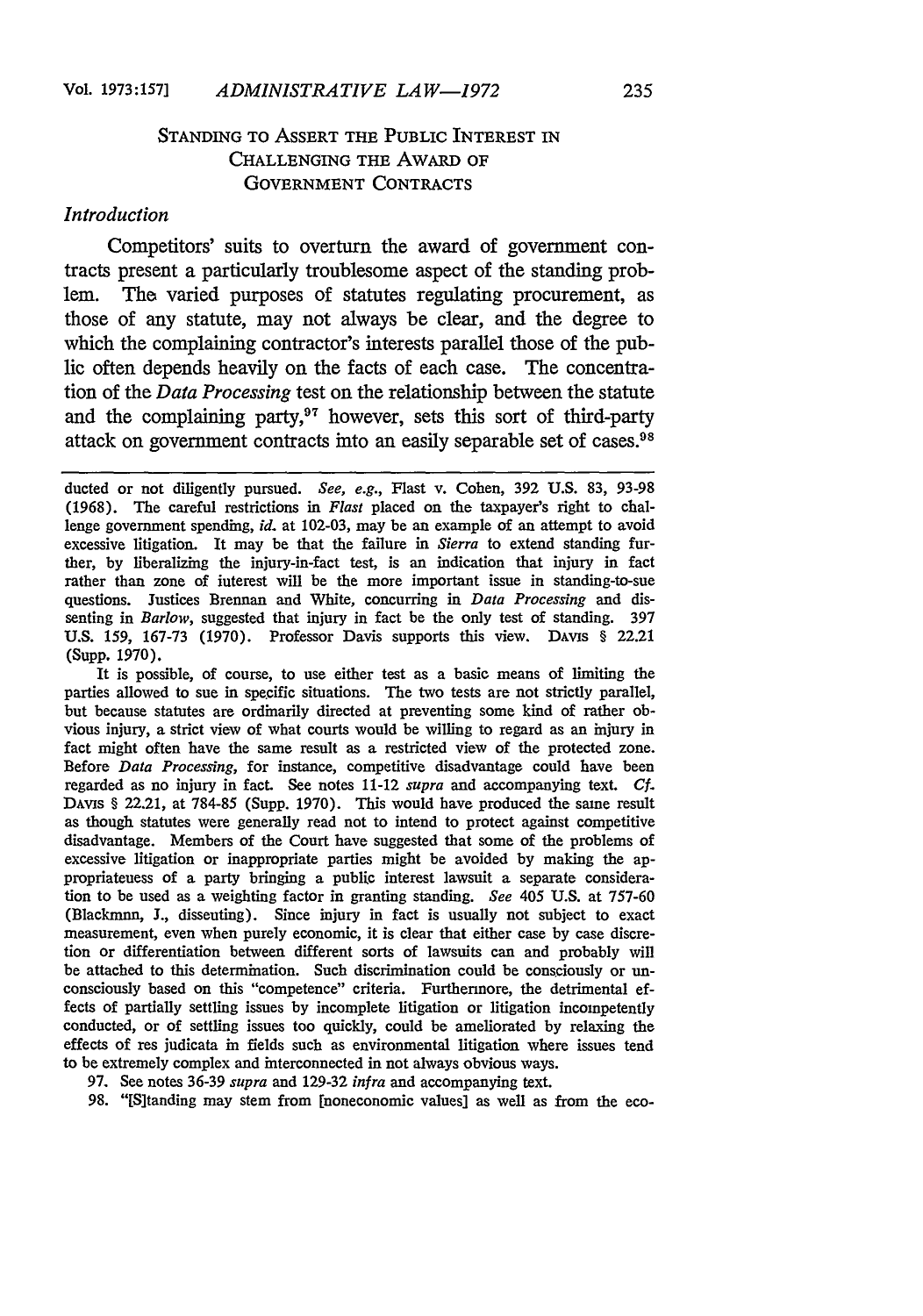Although competitors' suits would seem to require consistent treatment, the courts have not yet settled the questions involved. An examination of varying approaches to government contracts cases reveals some of the means by which the Supreme Court's new law of standing may be implemented.

A problem which arises often in government contracts cases is the degree to which the relief sought by the contractor will actually further the public interest. Although not arising in this context, *Moose Lodge No. 107 v. Irvis<sup>99</sup>* indicates that the redress sought must be relief for plaintiff's own injuries, not the public's.<sup>100</sup> A corollary which might be inferred from *Moose Lodge* is that the public interest will support the redress for the plaintiff only when, on the whole, the public is also benefited. This corollary could be applied to competitors' suits with varying degrees of rigor. At one extreme, it might mean that a low-bidding contractor could not complain, on grounds of public expense, of an award to higher priced competition once the costs of reletting the contract exceeded the savings a new award to the plaintiff would accomplish. The valuable results of this requirement might also be accomplished, without so much restrictive rigor, by requiring that in equitable actions challenging contracts, the whole public interest always be considered and a balancing test employed before an injunction could issue. This technique would flow naturally from an emphasis on the second, public-policy-as-makeweight basis for allowing the addition of *Sierra*type arguments not so connected with the plaintiff.<sup>101</sup> Emphasizing the connection between the plaintiff and his argument breeds technical distinctions;<sup>102</sup> but a system concentrating on restricting plaintiffs to those with *some* legal rights, while allowing *those* plaintiffs to assert the public interest, separates these technical issues from the public policy questions. Such a system would also allow a broad and balanced consideration of the effects of the court's proposed action on the public. $103$ 

- 101. See notes 81, 88 *supra* and accompanying text.
- 102. See notes 83-87 *supra* and accompanying text.

103. Thus a contractor, faced with an argument that transferring a contract to him at a late stage would cost the government more than it would save, might counter with a claim that the increased faith that contractors would have in the procurement process might save the public money in the long run. The contracting

nomic *injury* on which petitioners rely here." **397** U.S. at 154 (emphasis added). In all these cases the injury to the contractors would be similar.

<sup>99. 407</sup> U.S. 163 (1972).

<sup>100.</sup> *Id.* at 164-65. See note 80 *supra* for a discussion of this case.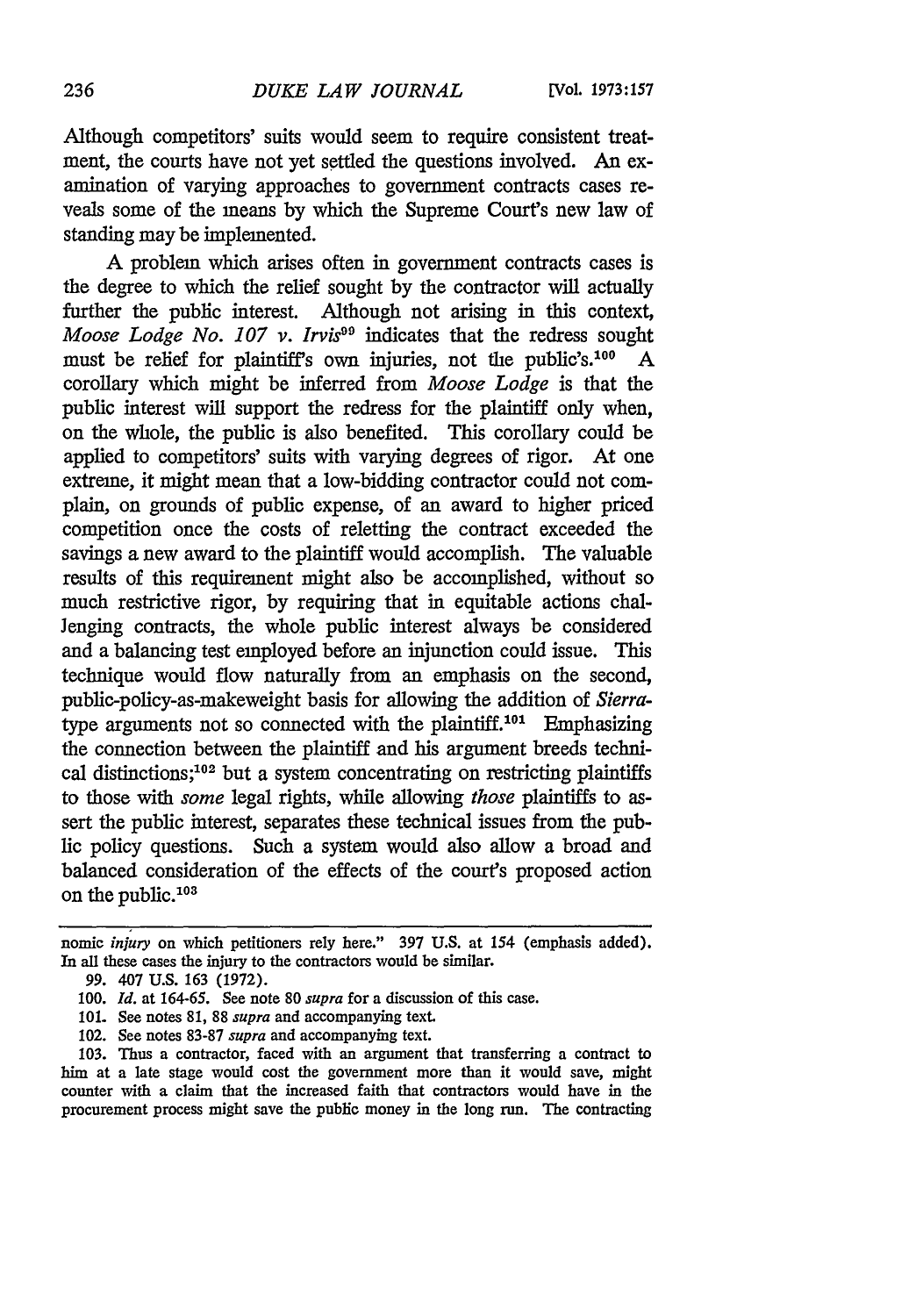Used in a broader sense, the requirement that the redress asked for must in fact further the public interest before public policy can be asserted is an implicit limitation springing from the use of a full balancing test on public policy arguments. Stated as a requirement, however, its operation as a limitation on the remedies which can be prayed for in suits of this nature is emphasized. This is a limitation which can perhaps be inferred from *Sierra*.<sup>104</sup>

The important point is that this perfectly natural and apparently desirable limitation can be imposed without technical considerations as to which plaintiffs can make which arguments. And there are indications that courts are beginning, implicitly at least, to take this approach<sup>105</sup>—to view broadly the public policy implications of the decision in order to temper the effect of a liberalization of restrictions on the range of arguments plaintiffs can assert.

## *The Traditional Rule-Perkins* v. Lukens Steel Co.

The traditional rule that government contractors had no right to challenge procurement procedures was articulated in 1940, in

agency might then respond that the redress sought would operate mostly as a penalty against it, and that, it being presumably unnecessary to penalize agencies to make them obey the law, in the balance, the public would be best served by leaving the contractor remediless.

<sup>104.</sup> The requirement of injury in fact does not "prevent any public interests from being protected through the judicial process." 405 U.S. at 740. This is the statement to which footnote 15 is a footnote. Footnote 15 itself seems to assume that the government will assert its version of the public interest fully.

<sup>105.</sup> See notes 146, 151-53, 162-63, 182, 192 *inIra* and accompanying text. Of course, all a court is doing when it determines whether a particular procurement statute arguably either does or does not protect the interests of losing bidders is establishing a presumption. It is quite clear that Congress could, by explicit language, grant standing to losing contractors; it is equally clear that the application of statutory standards in procurement can, by explicit language, be left to the absolute discretion of the procuring agency. Although utterly fraudulent conduct or blatant bribery might still be grounds for a losing bidder's attack, a statute written to leave an agency with complete discretion would render most cases futile. Because it would be possible for Congress to pass a statute expressly leaving its operation to agency discretion, it would also seem reasonable that it could do so by implication alone. Such a statute could be properly applied by courts if they were willing to consider its zone of protected interests at a more exacting level than that indicated by a qualification "arguably"-as a question of standing or one on the merits. The Supreme Court has, however, indicated perhaps that the legal interest test is not to be applied on the merits, see notes 68-73 *supra* and accompanying text, and the arguably protected interest which must be shown to warrant a grant of threshold standing can be demonstrated by rather tenuous processes. See notes 133-41 *infra* and accompanying text. The reservation in Barlow v. Collins, 397 U.S. 159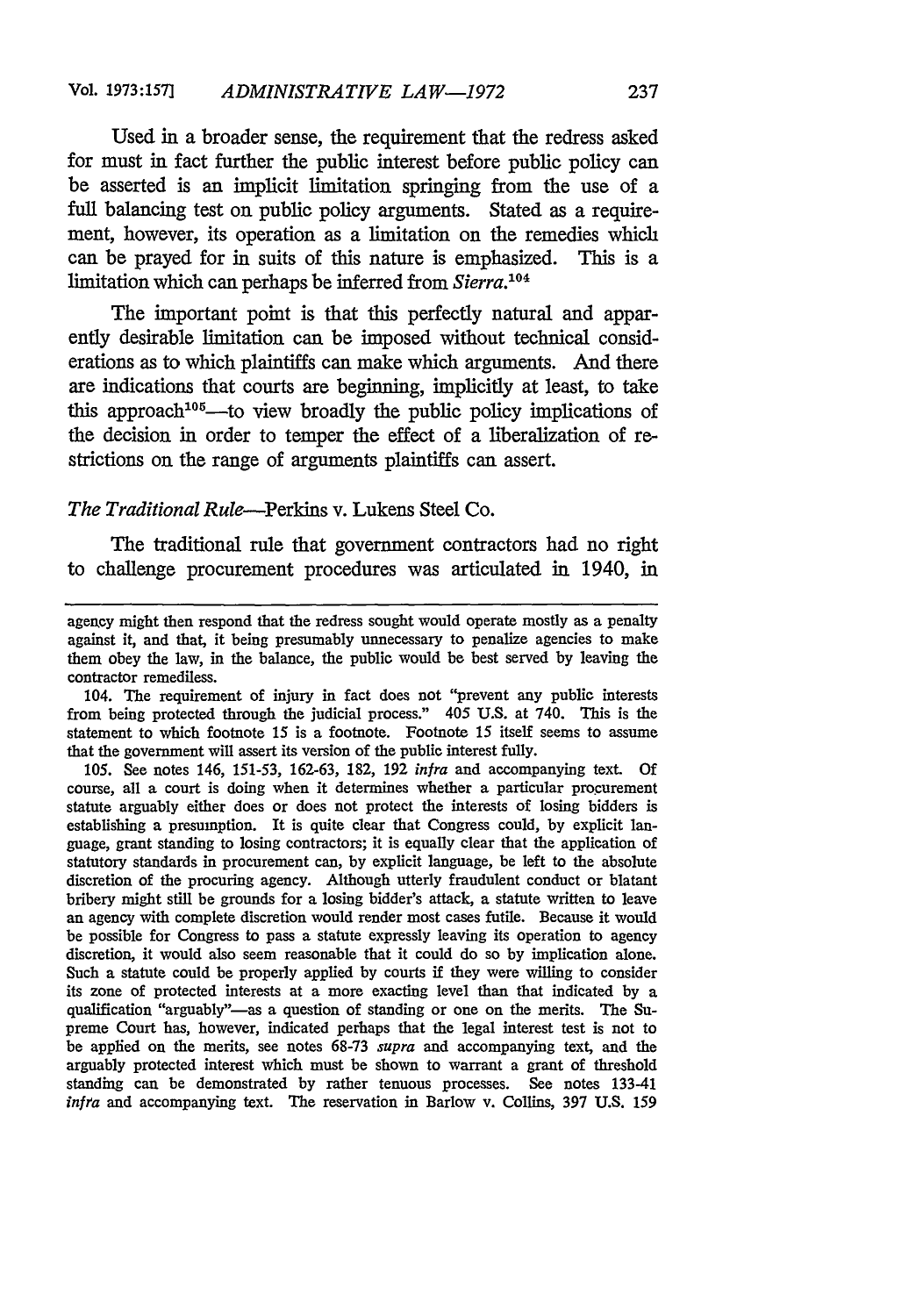*Perkins v. Lukens Steel Co.08 In Lukens Steel,* the Supreme Court found that the statute which was claimed to have been violated by the government agency conferred no legal right on the plaintiffs. Therefore, no invasion of a legal right arose from the prospective damage and loss of income. The Court stated: "Respondents, to have standing in court, must show an injury or threat to a particular right of their own, as distinguished from the public's interest in the administration of the law."<sup>107</sup> Until 1970, *Lukens Steel* stood without challenge as the leading case in this area. $108$ 

# *Does the APA Make a Losing Bidder a Private Attorney General-*Scanwell Laboratories, Inc. v. Shaffer

In 1970, the Court of Appeals for the District of Columbia Circuit broke with the *Lukens Steel* rule in *Scanwell Laboratories, Inc. v. Shaffer.*<sup>109</sup> The plaintiff, the second lowest bidder on an FAA contract, claimed that the bid of the lowest bidder was nonresponsive<sup>110</sup> and sought a declaration that the award of the contract to the low bidder was void. Disturbed by the apparent circularity of the notion of the early standing cases that standing to sue required the possession of a legal right-that is, that standing depended on a question going to the merits-the Court of Appeals for the District of Columbia Circuit<sup>111</sup> attempted to assess whether *Lukens Steel* was still accurately reflective of the law of standing at the time of the *Scanwell* decision.<sup>112</sup> The court began this assessment by contrasting the cases on which the early standing concept was based *-Frothingham v. Mellon,"' The Chicago Junction Case,"14 Tennes-*

106. 310 U.S. 113 (1940).

108. *See* Note, *Standing to Challenge Agency Action by Bidders on Government Contracts, 19 U. KAN. L. REV. 558, 559 (1971).* 

109. 424 F.2d 859 (D.C. Cir. 1970).

110. The FAA's criteria for bids included a requirement that bidders propose only systems of which there existed at least one operational example. Scanwell contended that its competitor's bid was non-responsive to the advertisement for failure to meet this criterion. *Id.* at 860. *See* 41 C.F.R. § 1-2.404-2(a) (1972).

111. The court in *Scanwell* quotes 3 DAvis § 22.04, at 217 on this point. 424 F.2d at 861.

112. See notes 24-35 *supra* and accompanying text.

113. **262** U.S. 447 (1923).

114. 264 U.S. 258 (1924).

238

<sup>(1970),</sup> concerning cases where statutes expressly deny standing, as a separate category, *id. at* 165, and the requirement that the language in them denying standing be explicit, *id.,* probably means that the Supreme Court will not read any presumption of a denial of standing into a statute which does not mention it.

<sup>107.</sup> *Id.* at 125.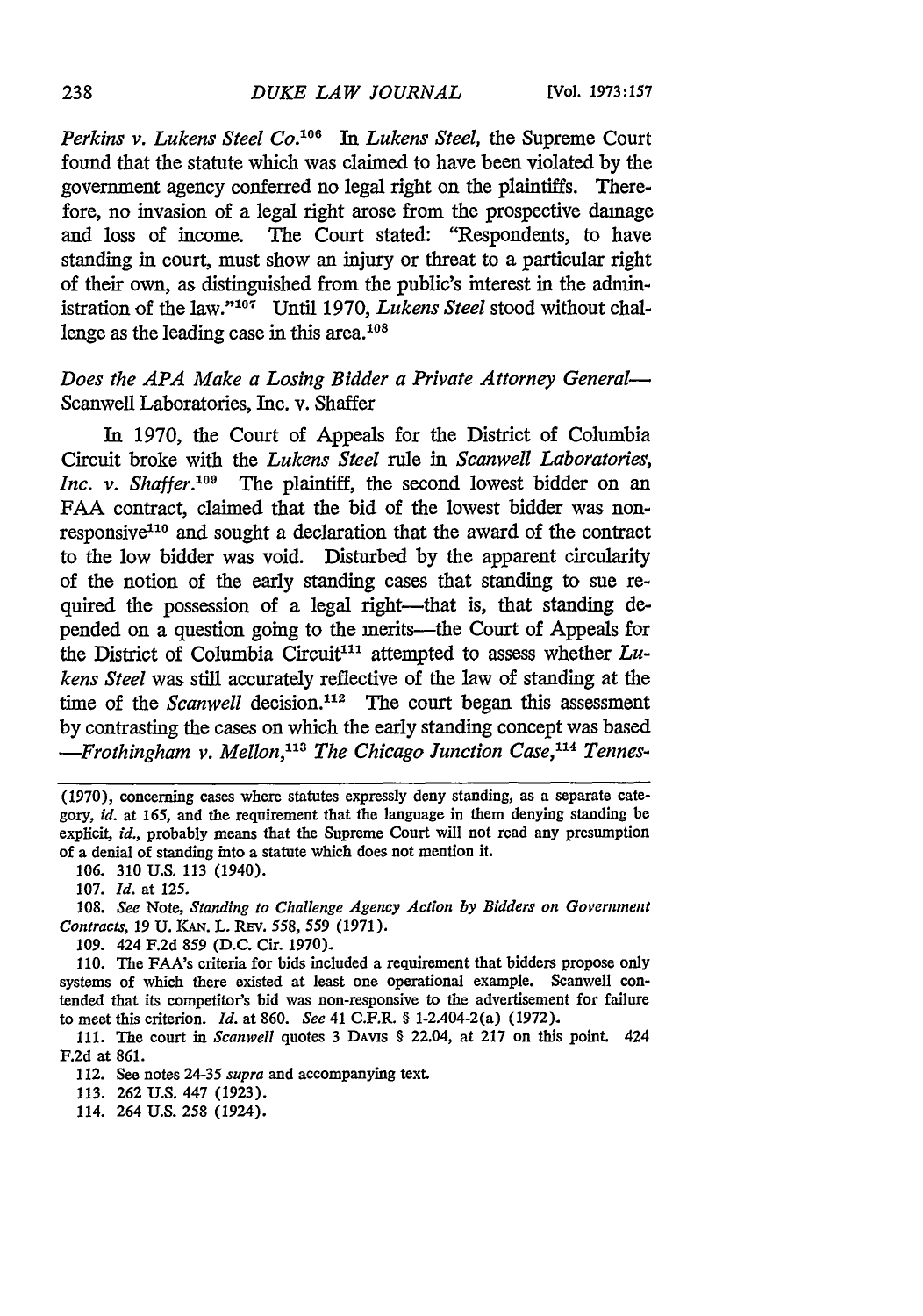*see Electric Power Co. v. TVA"- <sup>5</sup> -with* the line of cases which had developed the concept of the private attorney general-FCC *v*. *Sanders Brothers Radio Station"1 6 and Scripps-Howard Radio, Inc. v.*  $FCC$ <sup>117</sup> in the Supreme Court and *Associated Industries v. Ickes*<sup>118</sup> in the court of appeals. The *Scanwell* court noted that the latter group depended on statutes which were read to authorize specifically a right to bring suit *and* to assert the public interest by plaintiffs injured by allegedly illegal government action,<sup>119</sup> and that these plaintiffs were otherwise without any legal interest protected by the statutes in question. The *Scanwell* court then considered section 10 of the Administrative Procedure Act,<sup>120</sup> under which the plaintiff's suit had been brought. It felt that language in *Hardin v. Kentucky Utilities Co.*<sup>121</sup> and in *Abbott Laboratories v. Gardner*<sup>122</sup>-both cases which had granted standing without *express* statutory provision<sup>123</sup>—indicated that the District of Columbia court's earlier belief that the **APA** had been reflective of the law existing at the time of its passage<sup>124</sup> was incorrect.<sup>125</sup> A review of other more recent cases, $126$  both its own and those of the Supreme Court, indicated to the *Scanwell* court that the law of standing was being relaxed.<sup>127</sup> It concluded that these developments indicated that the **APA** ought to be read as granting standing to any person, so long as he can al-

118. 134 F.2d 694 (2d Cir.), *vacated as moot,* 320 U.S. 707 (1943).

119. Communications Act of 1934, § 402(b)(2), 48 Stat. 1064, 1093, *as amended,* 47 U.S.C. **§** 402(b)(6) (1970); Bituminous Coal Act of 1937, ch. 127, **§** *6,* 50 Stat. 85 (repealed 1966).

120. 5 U.S.C. **§§** 701-06 (1970). The court quoted APA **§** 10(a), 5 U.S.C. **§** 702 (1970): "A person suffering legal wrong because of agency action, or adversely affected or aggrieved by agency action within the meaning of a relevant statute, is entitled to judicial review thereof." 424 F.2d at 865.

121. 390 U.S. 1 (1968).

122. 387 U.S. 136 (1967).

123. See notes 24-33 *supra* and accompanying text.

124. Kansas City Power & Light Co. v. McKay, **225** F.2d 924 (D.C. Cir.), *cert. denied,* 350 U.S. 884 *(1955).*

125. 424 F.2d at 865-66, 872.

126. Bantam Books, Inc. v. Sullivan, 372 **U.S.** 58 (1963); Cramp v. Board of Pub. Instruction, 368 U.S. 278 (1961); City of Chicago v. Atchison, T. & **S.F.** Ry., 357 U.S. 77 (1958); National Ass'n of See. Dealers, Inc. v. SEC, 420 F.2d 83 (D.C. Cir. 1970), *vacated on other grounds,* 401 U.S. 617 (1971); Air Reduction Co. v. Hickel, 420 F.2d 592 (D.C. Cir. 1969); Superior Oil Co. v. Udall, 409 F.2d 1115 (D.C. Cir. 1969); Friend v. Lee, 221 F.2d 96 (D.C. Cir. 1955).

127. 424 F.2d at 872.

*<sup>115.</sup>* **306** U.S. 118 (1939).

<sup>116. 309</sup> U.S. 470 (1940).

<sup>117. 316</sup> U.S. 4 (1942).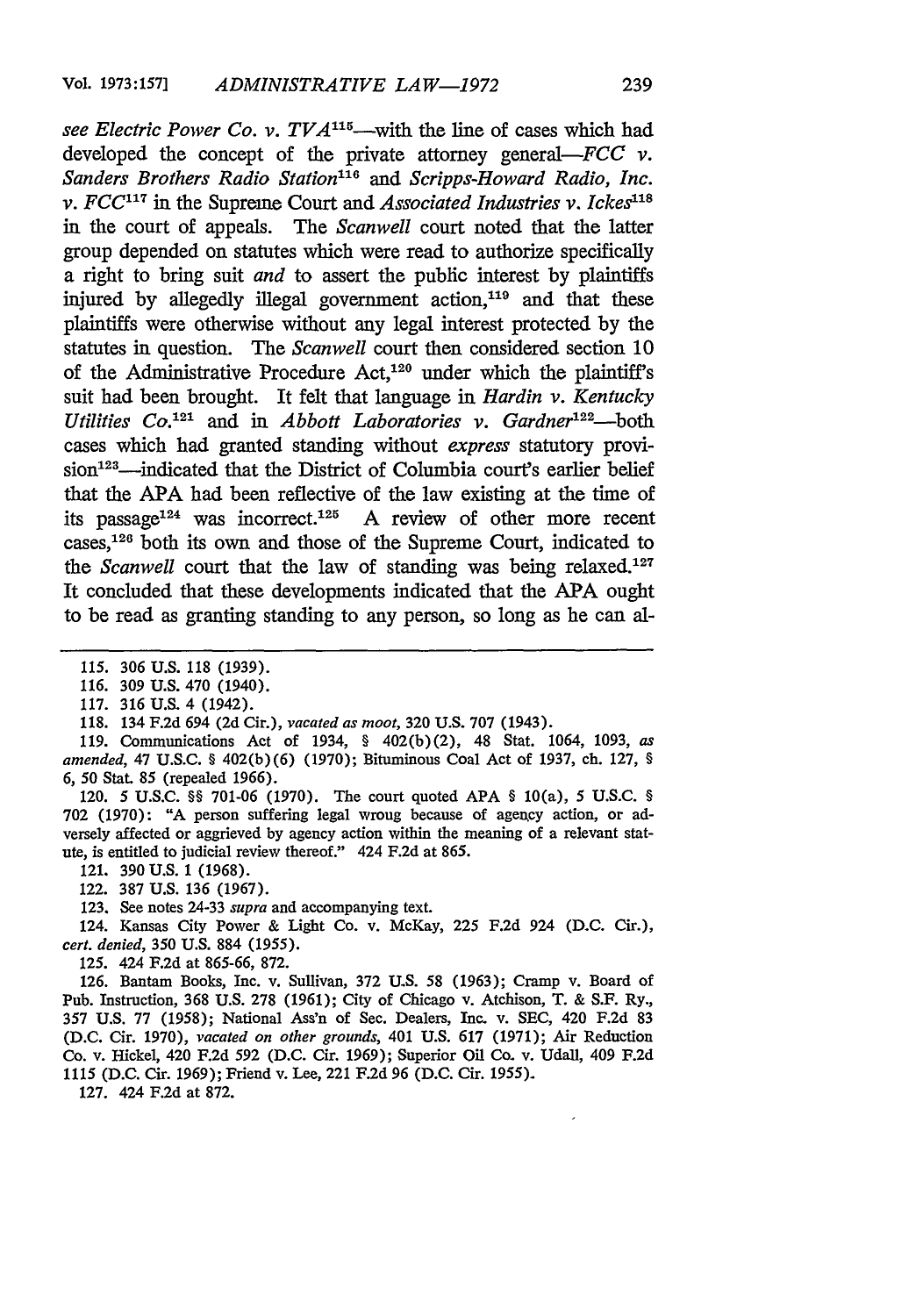lege injury in fact from administrative action<sup> $128$ </sup>—that is, the APA was to be regarded as making private attorneys general of injured parties. Presumably, on remand the district court was to regard this private attorney general concept as allowing the plaintiff to raise public interest issues on the merits. In essence, the legal right requirement would be applied neither in a consideration of standing nor in a decision on the merits.

# Data Processing *and* Barlow-The Scanwell *Rationale Undercut*

Shortly after *Scanwell,* the Supreme Court construed the standing aspects of the **APA** in *Association of Data Processing Service Organizations, Inc. v. Camp'29 and Barlow v. Collins.30 °* Significantly, the private attorney general reading, and the concomitant notion that standing depended *only* on asserting injury in fact, were not adopted. Instead, Justice Douglas outlined the two-pronged standing test: injury in fact is a constitutional requirement; the other requirement is that the plaintiffs interest be arguably within the zone intended to be protected by the statute in question.<sup>181</sup> The Court made use of the argument that the legal right test went to the merits and was thus inappropriate for settling a *preliminary* question of standing.<sup>132</sup> This argument seemed to suggest that the legal interest test remained in force, but that it would only have to be satisfied by the plaintiff at a trial of the merits.

# *The* Scanwell *Result Via the* Data Processing Test-Blackhawk *and* Ballerina

Despite the fact that *Scanwells* private attorney general reading of the APA was repudiated, the District of Columbia Circuit was unwilling to abandon the *Scanwell* result. *Blackhawk Heating & Plumbing Co. v. Driver'38* reached the D.C. Circuit after the *Data Processing and Barlow* decisions. In *Blackhawk,* the court applied *Scanwell* in modified form, saying that the standing threshold being used was *Data Processing's* two-pronged test, rather than *Scanwell's* original requirement of injury in fact only.<sup>134</sup> In Blackhawk, the plaintiff contractor was held to have satisfied the *Data Processing*

**<sup>128.</sup>** *Id.*

**<sup>129. 397</sup> U.S. 150 (1970).**

**<sup>130. 397</sup> U.S. 159 (1970).**

**<sup>131. 397</sup> U.S.** at 151, 153.

**<sup>132.</sup>** See *id.* at 153. See notes *44-50 supra* and accompanying text.

**<sup>133.</sup>** 433 **F.2d 1137 (D.C.** Cir. **1970).**

<sup>134.</sup> *Id.* at 1140.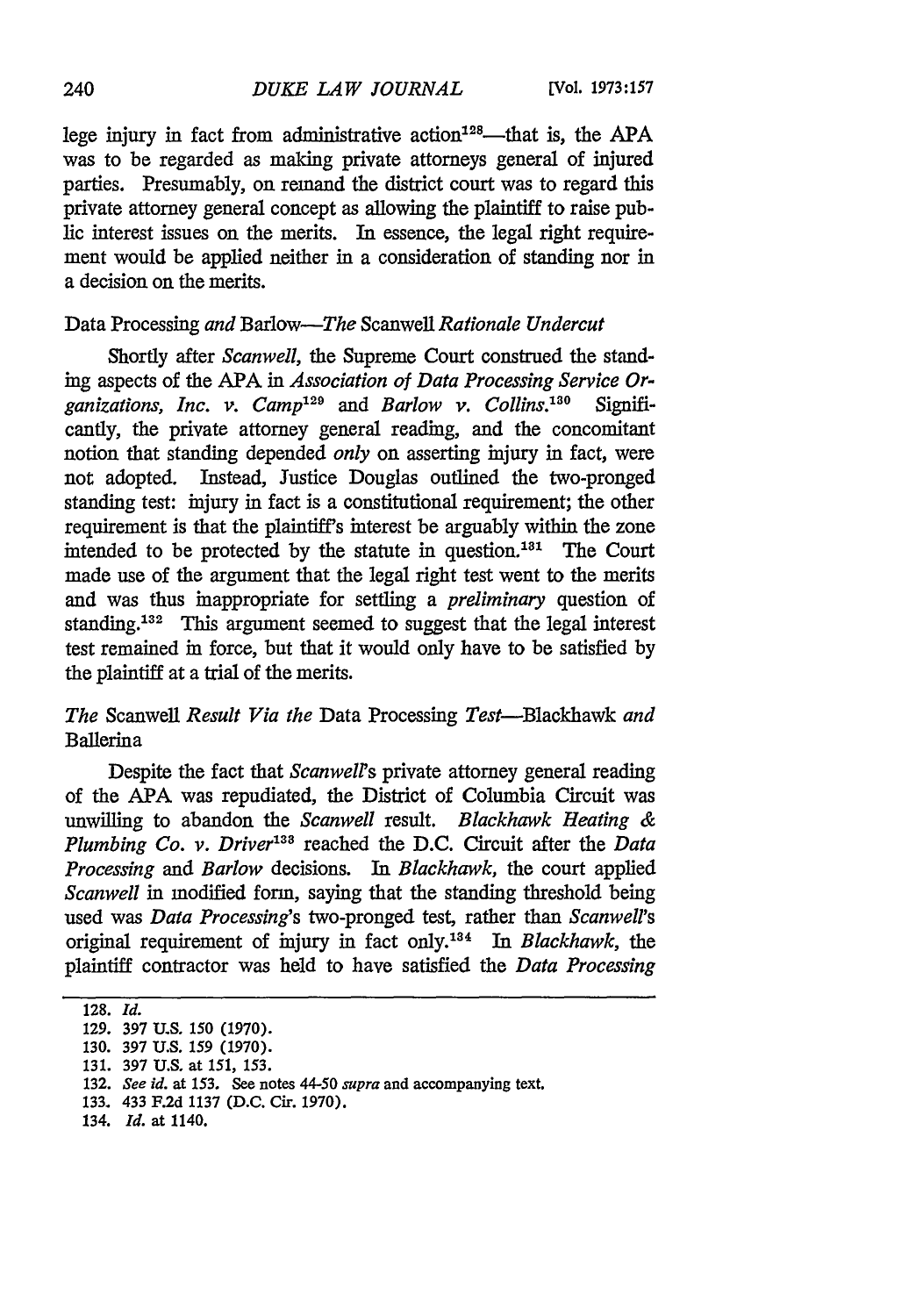test, but no discussion was made as to how the "arguably within the zone of protected interests" branch of this test had been met.<sup>135</sup> Furthermore, the subsequent discussion of the merits of the plaintiff's case made no mention of any application of a legal right test. The court seemed to feel that the contracting officer had acted within the discretion given him by the relevant regulation.<sup>136</sup> This discussion implies that the plaintiff had a legal right to challenge a breach<sup>137</sup> of the regulations. But *Lukens Steel* probably would not have allowed the plaintiff here to pass the legal right test.<sup>188</sup> In short, there is no indication that either as a matter of jurisdiction or on the merits, contractors would have to *show* that laws whose protection they invoke were intended to benefit them. Only the most liberal reading of *Sierra*,<sup>139</sup> which came down after these cases, would support this use of *Data Processing's* threshold standing test as the sole requirement before jus tertii might be asserted.

*In Ballerina Pen Co. v. Kunzig,140* the Court of Appeals for the District of Columbia Circuit discussed the matter somewhat less cursorily, saying that the "arguably within the zone of protected interests" test was satisfied by showing that the legislative history of the statute claimed to have been violated demonstrated a concern for the adequate protection of competitors. The court did, however, at one point quote a passage from *Scanwell* which tended to indicate that, despite *Data Processing,* the court felt that the APA created a right for the aggrieved parties to act as private attorneys general in government contract situations without regard to the zones of interest protected by other statutes which were claimed to have been vio- $\rm 14$ 

### *Limitations on the* Scanwell Result-Steinthal *and* Wheelabrator

*M. Steinthal & Co. v. Seamans142 and Wheelabrator Corp. v.*

<sup>135.</sup> *See id.* at 1140-41.

<sup>136.</sup> *See id.* at 1143-44. See 41 C.F.R. § 1-1310-7 (1970).

<sup>137. 41</sup> C.F.R. § 1-1310-7 (1970).

<sup>138.</sup> See notes 106-08 *supra* and accompanying text.

<sup>139.</sup> That is, the liberal interpretation of footnote *15, 405* U.S. at 740 n.15, that plaintiffs after showing *Data Processing* standing on the threshold may attempt to carry the merits with any argument whatsoever. See notes *45,* 53 *supra* and accompanying text.

<sup>140. 433</sup> F.2d 1204 (D.C. Cir. **1970).**

<sup>141.</sup> *Id.* at 1216 n.18 (1970), *quoting* 424 F.2d at 872; *cf.* 433 F.2d at 1140 n.2.

<sup>142.</sup> *455* F.2d 1289 (D.C. Cir. 1971).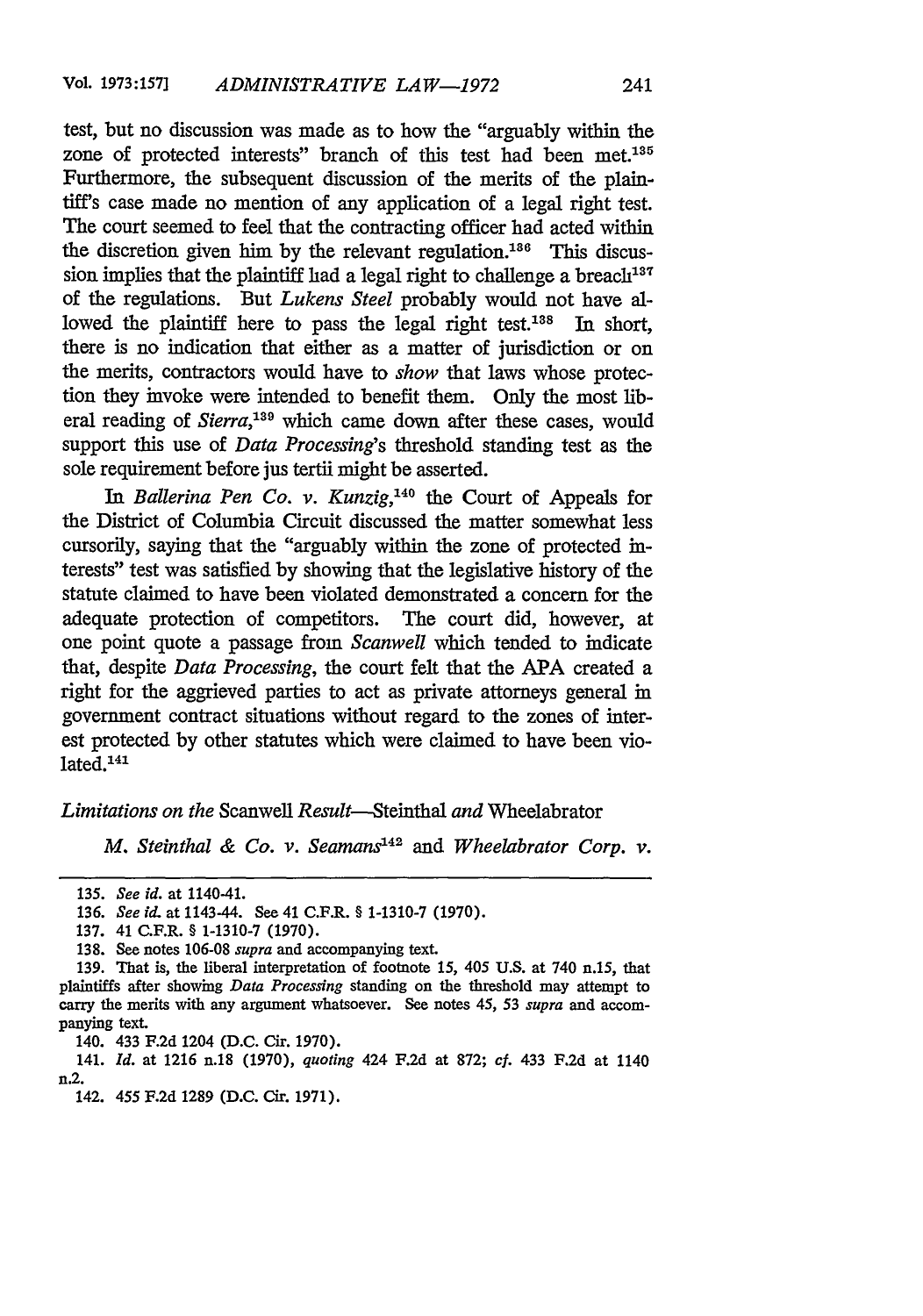*Chafee43* marked a partial retrenchment from the interventionist attitude of the District of Columbia Circuit.'44 *Steinthal* involved a bidder's complaint of prejudice from a readvertisement for bids. Both the contracting agency and the GAO had found the original advertisement to be ambiguous.<sup>145</sup> Standing was granted, but the district court's order for an injunction was reversed. The reversal was based on a regard for administrative determinations made in proper exercise of discretion, as well as a notion that assertions of claims in the public interest must be based on an accurate reflection of that interest.<sup>146</sup> The court mentioned the availability of a proceeding for damages in the Court of Claims as an alternative which would allow a more leisurely review of the problem and interfere less with the operation of governmental activities dependent on the questioned procurement.<sup>147</sup>

*Wheelabrator* involved a similar situation. A manufacturer claimed that the Navy had chosen an improper method of letting a contract. However, the statutes did not forbid the discretionary use of the chosen procedure, though they required it in certain other situations.<sup>148</sup> The court held that it could not intervene unless an allegation, such as fraud or bribery, were made that undercut the "bona fide defense that the matter rests solely within the Secretary's discretion."<sup>149</sup> This fraud-bribery exception clearly demonstrates the court's consideration of the larger public policy implications of its choice of granting or withholding relief. The plaintiff contractor may perhaps have no more right to be free of fraud favoring a competitor than to be free of mistake, or even accidental irregularity in procurement procedure favoring his competitor. But the public policy advantages of withholding ill-gotten gains from the culpable and possibly preventing excessive profits from being extracted from the government in the first of these situations weigh in favor of making this exception. Because the GAO also had the plaintiff's protest

<sup>143. 455</sup> F.2d 1306 (D.C. Cir. 1971).

<sup>144.</sup> Judge Tamm, who had written the opinions in *Scanwell, Blackhawk, and Ballerina,* dissented in *Steinthal* but did not sit in *Wheelabrator.*

*<sup>145. 455</sup>* F.2d at 1294-95.

<sup>146.</sup> *455* F.2d at 1301.

<sup>147.</sup> *Id.* at 1302.

<sup>148. 455</sup> F.2d at 1310-11. *See* Armed Services Procurement Act, 10 U.S.C. § 2301 *et seq.* (1970); Armed Services Procurement Regulations, 32 C.F.R. § 2.501 *et seq.* (1970).

<sup>149. 455</sup> F.2d at 1312.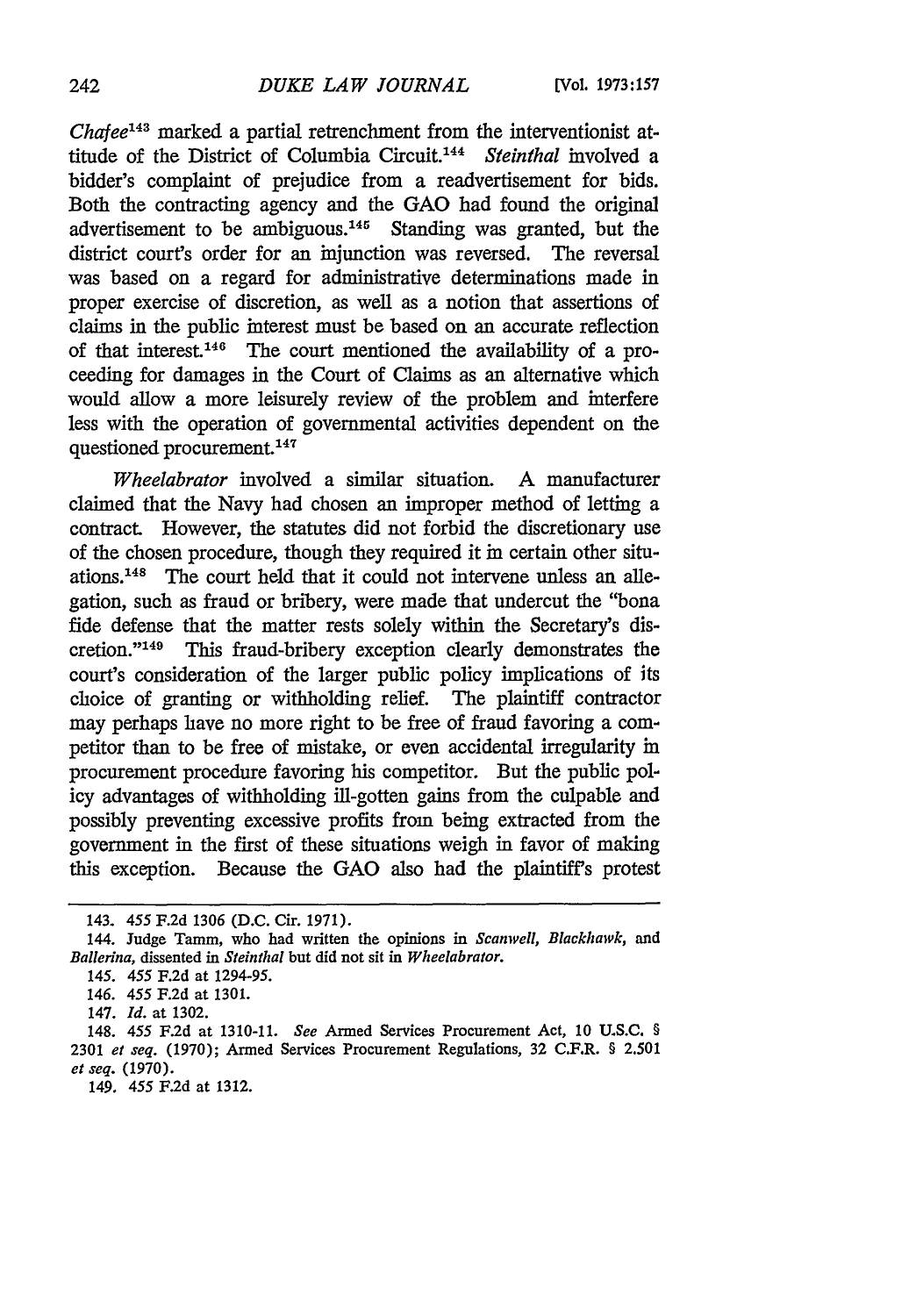under consideration,'50 the *Wheelabrator* court went on to discuss the role of the GAO in reviewing agency decisions on letting government contracts.<sup>151</sup> The court indicated, as it did in *Steinthal*,<sup>152</sup> that the proper judicial attitude was that of keeping under consideration the wide public interest-at least when the statutes whose violations were alleged were primarily designed to protect the public, rather than the particular class to which the plaintiff belongs.<sup>153</sup>

Both of these cases show the court's increasing interest in considering public policy on a broad scale. Here, because neither plaintiff could have shown "legal right" standing, this balanced approach operates as a restriction on the effectiveness, for the plaintiff, of the generous grant of standing to assert public interest issues. Had the plaintiff been required to show "legal right" standing, this same wide-scale interest in public policy would have been grounds for allowing him to advance arguments outside the narrow sphere of his own interests. The court's attitude has the effect not only of divorcing technical standing questions from public policy matters, but of reducing the importance of the choice of a particular rule on standing. Nevertheless, it is highly questionable whether *Data Processing and Barlow* should have been read to allow *any* of these plaintiffs, without legal rights of their own, to succeed on the merits; $154$ and it is at least arguable that *Sierra* does not do so either.'<sup>55</sup>

# *The Court of Claims Follows* Scanwell-Keco Industries v. United States

The Court of Claims' approach to these disappointed-bidder cases was demonstrated in *Keco Industries v. United States.'56 The* plaintiff alleged that the contracting agency had breached an implied contract to consider plaintiff's bid fairly and honestly, and asked for recovery of bid preparation costs and lost profits. The Court of

<sup>150.</sup> *Id.* at 1313.

*<sup>151.</sup> Id.* at 1313-17. *See generally* Comment, *The Role of GAO and Courts in Government Contract "Bid Protests": An Analysis of Post-Scanwell Remedies,* 1972 DUKE L.J. 745.

<sup>152. 455</sup> F.2d at 1302, 1306.

<sup>153. 455</sup> F.2d at 1317.

<sup>154.</sup> See note 46 *supra* and accompanying text.

<sup>155.</sup> See notes 67-80 *supra* and accompanying text.

<sup>156. 428</sup> F.2d 1233 (Ct. **C1.** 1970).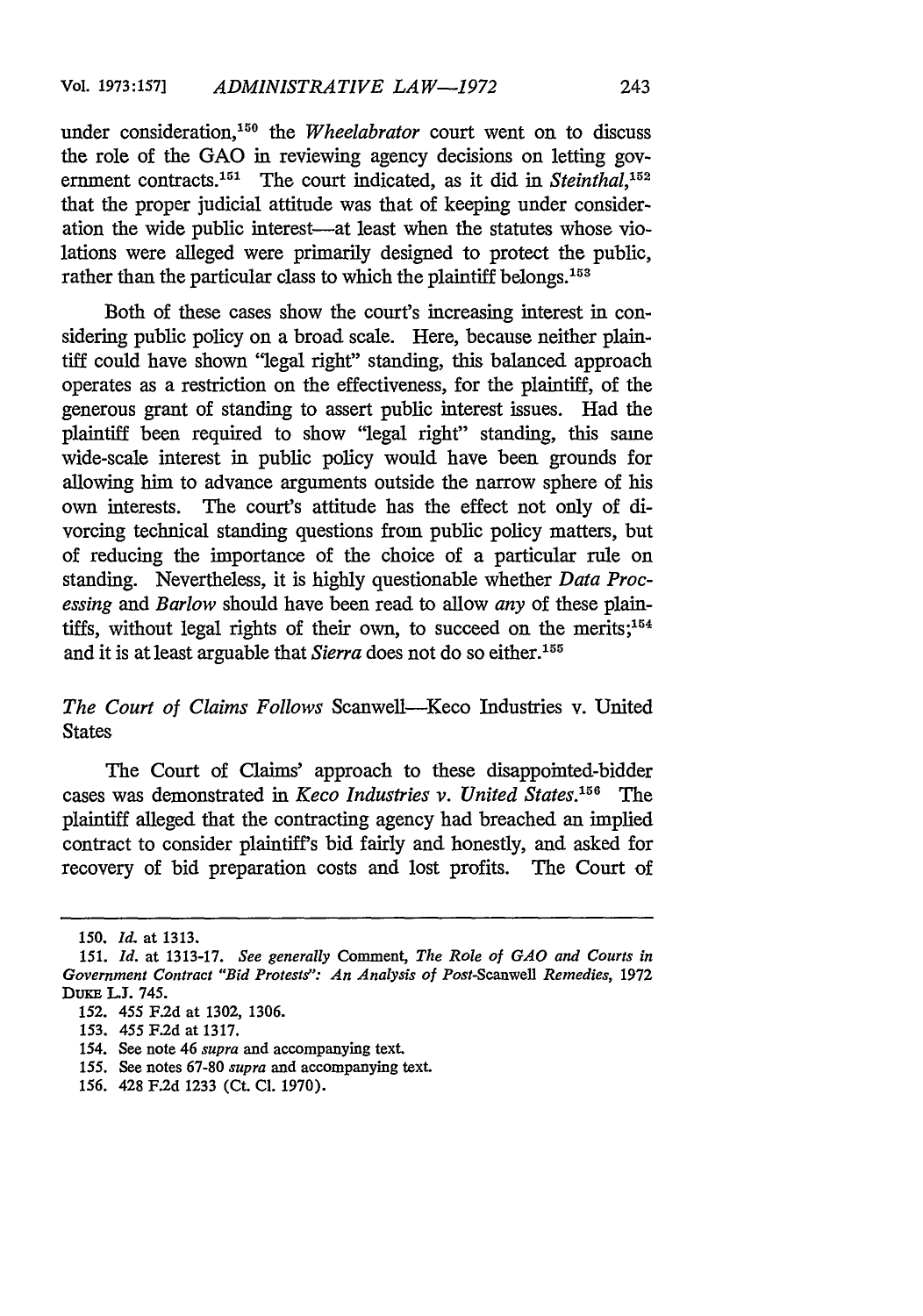Claims cited *Scanwell* with approval,<sup>157</sup> and deemed it controlling in requiring a grant of standing to sue *and* to assert the public interest.158 The court thus extended *Scanwell* to cases seeking damages for the improper awarding of contracts. "Regardless of the fact that plaintiff in the instant case is seeking money damages, it is still requiring the Government to enforce its regulations fairly and honestly, and treat all bidders without discrimination."<sup>159</sup> Recoveries on implied-in-law contracts are not ordinarily available in the Court of Claims. <sup>160</sup>*Keco* required, however, that at trial there be shown an arbitrary and capricious action in granting the contract.<sup>161</sup> This requirement might have put the situation within the exception allowed for recovery on an implied contract arising from fraud by a government agent.<sup>162</sup> Keco's claim for lost profits was denied,<sup>168</sup> but recovery was granted for bid preparation costs. The denial of lost profits suggests that the basis for recovery is not really contractual, and that broad public-interest considerations limit the uses to which contractors can put statutes aimed solely at protecting the public. As in *Steinthal and Wheelabrator,* a liberal reading of the standing rules by the *Keco* court was effectively tempered by a concern for the whole of the public interest. Furthermore, though the Court of Claims approach is very much like that of the District of **Co**lumbia Circuit,<sup>164</sup> the policy considerations which arise are quite different. This difference is a result of the difference between injunctive relief and damages; it demonstrates the remedy-oriented rather than injury oriented nature of the public-policy-as-a-whole basis for approaching standing problems.

163. The court said that it was not provable that the plaintiff would have been awarded the contract if its bid had been fairly considered-because, for example, the government was empowered to reject all bids. 428 F.2d at 1240 & n.ll.

164. *Id.* at 1237-38.

**<sup>157.</sup>** *Id.* at 1237.

*<sup>158.</sup> Id.* at **1238.**

<sup>159.</sup> *Id.*

**<sup>160.</sup>** *E.g.,* United States v. Minnesota Mut. Inv. Co., **271 U.S. 212, 217-18** (1926); Algonac Mfg. Co. v. United States, 428 F.2d 1241, 1256 (Ct. **CL** 1970); J.C. Pitman & Sons v. United States, 317 F.2d **366,** 368 (Ct. **Cl.** 1963).

<sup>161. 428</sup> F.2d at 1237. **If** the government failed to consider the bids fairly, its impliedly holding itself out as intending to do so might be considered fraudulent. *See* 428 F.2d at 1236; Heyer Prods. Co. v. United States, 140 F. Supp. 409, 414 **(CL Cl. 1956).**

**<sup>162.</sup> JC.** Pitman & Sons v. United States, **317 F.2d** *366,* **369** (Ct. **Cl. 1963).** *See* 428 F.2d at 1238. The implied contract might also be considered to be implied in fact, provided a court was willing to regard a letting of bids as being an *express* manifestation of an offer to consider them fairly.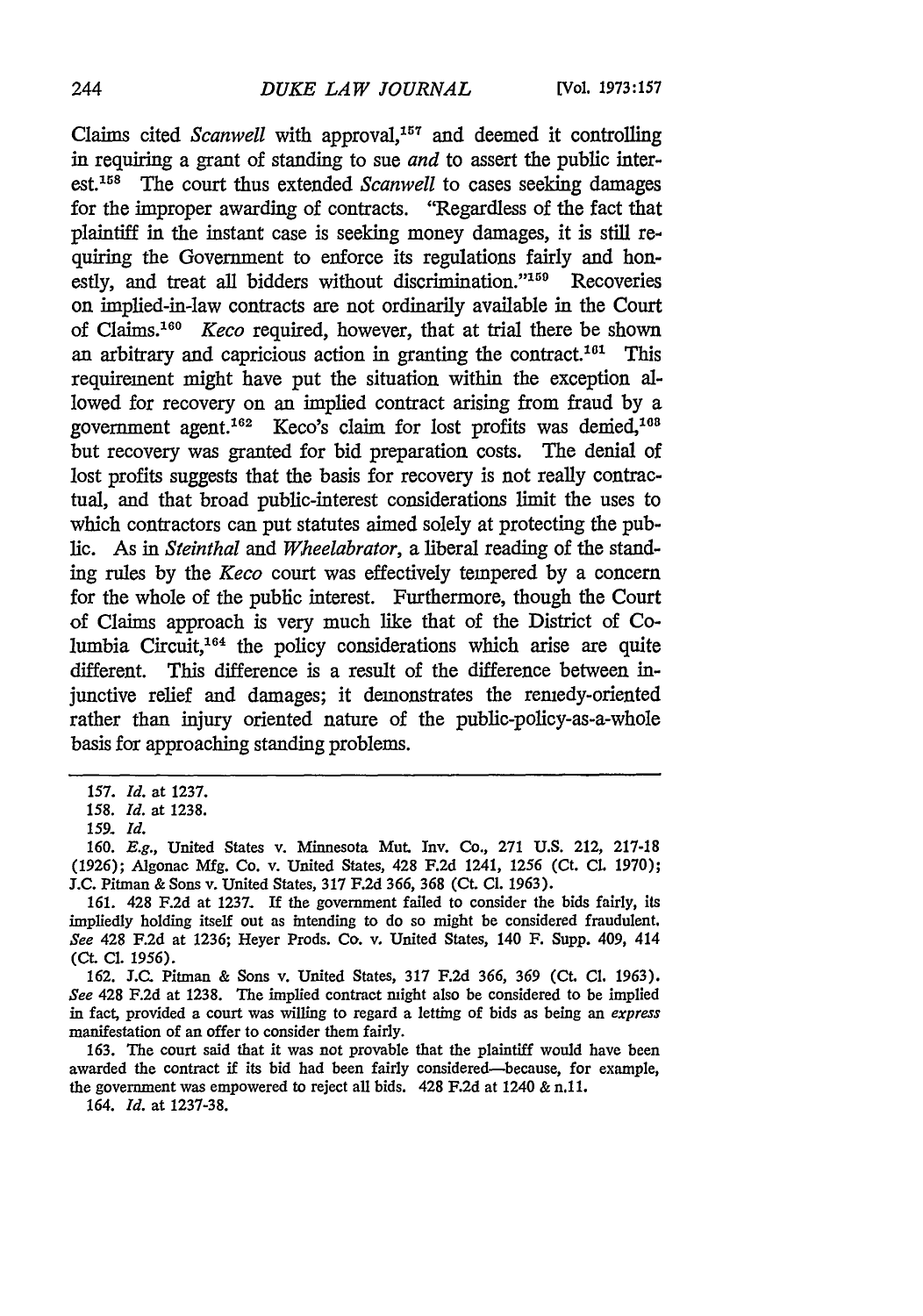#### Gary Aircraft Corp. v. United States

Two 1972 cases in district courts, *Gary Aircraft Corp. v. United States<sup>6</sup> 5 and Merriam v. Kunzig, <sup>66</sup>*have expressly repudiated the *Scanwell* holding that a disappointed bidder has standing to challenge the government's award of a contract to its competitor. In *Gary* the plaintiff sought to enjoin the Secretary of the Air Force from ordering a reconsideration of an unfavorable pre-award survey of a competitor. 167 The competitor, the apparent low bidder on the contract, had been found not sufficiently responsible in the initial survey.<sup>168</sup> The District Court for the Western District of Texas specifically rejected the *Scanwell* line of cases,<sup>169</sup> and dismissed the suit. The *Gary* court found *Lukens Steel*<sup>176</sup> to be controlling, and felt that the *Scanwell* line of cases was inconsistent with *Lukens Steel.'7'*

*The Gary* court's action is subject to two interpretations. Since the court explicitly recognized the *Data Processing* test,172 it could have felt that the ruling in *Lukens Steel* so clearly established that losing bidders did not have the "requisite legal interest in the procurement process"<sup>173</sup> that the procurement statutes did not even *arguably* protect plaintiff's interest. Thus, the plaintiff would fail to pass the *Data Processing* test and would lack standing. However, if footnote 15 of *Sierra* is read as now removing the legal interest test from the

168. 342 F. Supp. at 475.

169. *Id.* at 476. The court mentioned Scanwell Laboratories, Inc. v. Shaffer, 424 F.2d 859 (D.C. Cir. 1970), as well as Wheelabrator Corp. v. Chafee, 455 F.2d 1306 (D.C. Cir. 1971); M. Steinthal & Co. v. Seamans, 455 F.2d 1289 (D.C. Cir. 1971); Blackhawk Heating & Plumbing Co. v. Driver, 433 F.2d 1137 (D.C. Cir. 1970); Ballerina Pen Co. v. Kunzig, 433 F.2d 1204 (D.C. Cir. 1970); Keco Indus., Inc. v. Laird, 318 F. Supp. 1361 (D.D.C. 1970); and Simpson Elec. Co. v. Seamans, 317 F. Supp. 684 (D.D.C. 1970).

170. See notes 106-07 *supra* and accompanying text.

171. The decision in *Data Processing,* the court said, indicated that *Scanwell's* holding that the APA made contractors private attorneys general was incorrect; therefore, the question of standing was referred to case law on statutes regulating procurement-and *Lukens Steel* was the leading case. 342 **F.** Supp. at 477. See notes 129-32 *supra* and accompanying text.

172. 342 F. Supp. at 477.

173. *Id., quoting* 397 U.S. at 153.

<sup>165. 342</sup> F. Supp. 473 (W.D. Tex. 1972).

<sup>166. 347</sup> F. Supp. 713 (E.D. Pa. 1972).

<sup>167.</sup> The pre-award surveys are designed to separate out contractors unlikely to be able adequately to perform the contracts. Financial situation, equipment, expertise, and past performance are considered. 32 C.F.R. § 1.900 *et seq.* (1972). *See* 342 F. Supp. at 475.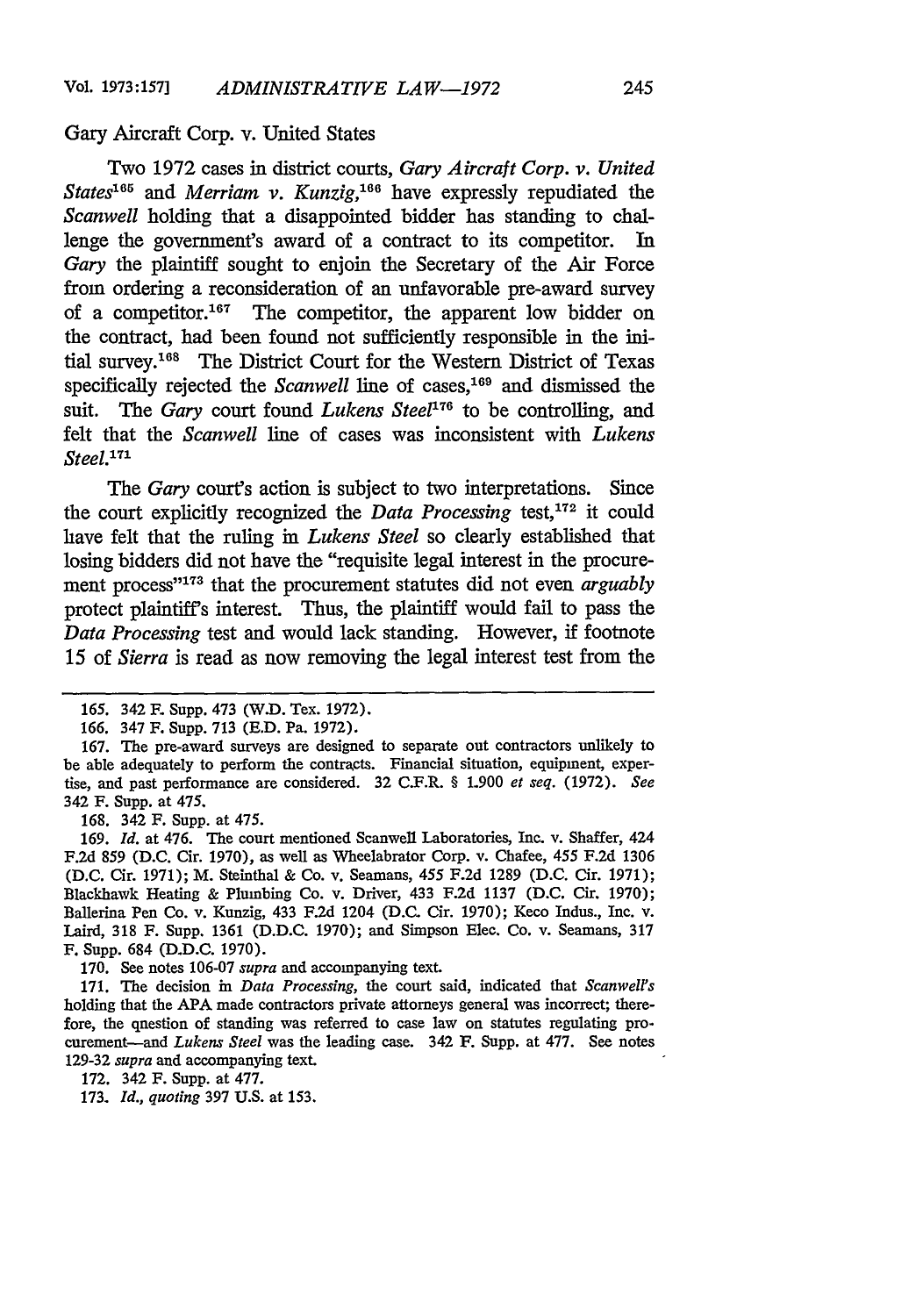merits, 174 this interpretation of *Gary* points to a major difficulty. If there are no cases determining on the merits whether a statute confers a legal right on a person, that is, determining what zone of interest is *actually* protected, then what is the basis for ascertaining what "arguably" falls within this "zone of interests"? If there are no longer to be any adjudications of when an interest *is* sufficiently legally protected to grant standing in the old sense, then it is more difficult to determine what is a sufficient argument to satisfy the *Data Processing* standard. Thus, if *Sierra* means that *Lukens Steel* is not to be applied on the merits, then is that case still usable to set a forbidden area which "threshold argument" in the *Data Processing* test sense may never reach?

The second interpretation of *Gary* arises principally because of language from *Data Processing* quoted by the *Gary* court. That language points out that the legal interest test belongs in a decision on the merits.<sup>175</sup> Gary could thus have applied the legal interest test to the merits as presented in the pleadings, and dismissed for failure to state a claim for which relief can be granted rather than for lack of standing. The Federal Rules of Civil Procedure permit decision on points of law on the pleadings; 176 presumably if a legal interest test were required on the merits, it could be used in full panoply at this stage of the litigation, if no material questions of fact had arisen. The *Gary* court itself allowed this ambiguity to persist, saying of the *Lukens Steel* rule: "[w]hether or not these considerations are still subsumed under the traditional standing doctrine, they should, and unless the Supreme Court overrules *[Lukens Steel],* must be respected."<sup>177</sup> At the time the *Gary* decision came down, this distinction was admittedly technical, and made no difference in the result. But since the decision in *Gary* was handed down, footnote 15 of *Sierra* has, perhaps, undercut *Data Processing's* indication that the legal interest test, though not appropriate for questions of standing, still remains a valid inquiry on the merits. Under the liberal interpretation of footnote *15, Sierra* has made the *Data Processing* test a threshold whose crossing allows the assertion of the public interest without any question, other than the prelim-

<sup>174.</sup> See note *45 supra* and accompanying text.

**<sup>175.</sup>** 342 **F.** Supp. at **477.**

**<sup>176.</sup> FFD. R. Civ.** P. *56. See generally* **C. WiGirr, LAw OF FEDERAL COURTS** *§* **99 (1970).**

**<sup>177.</sup>** 342 F. Supp. at **477-78.**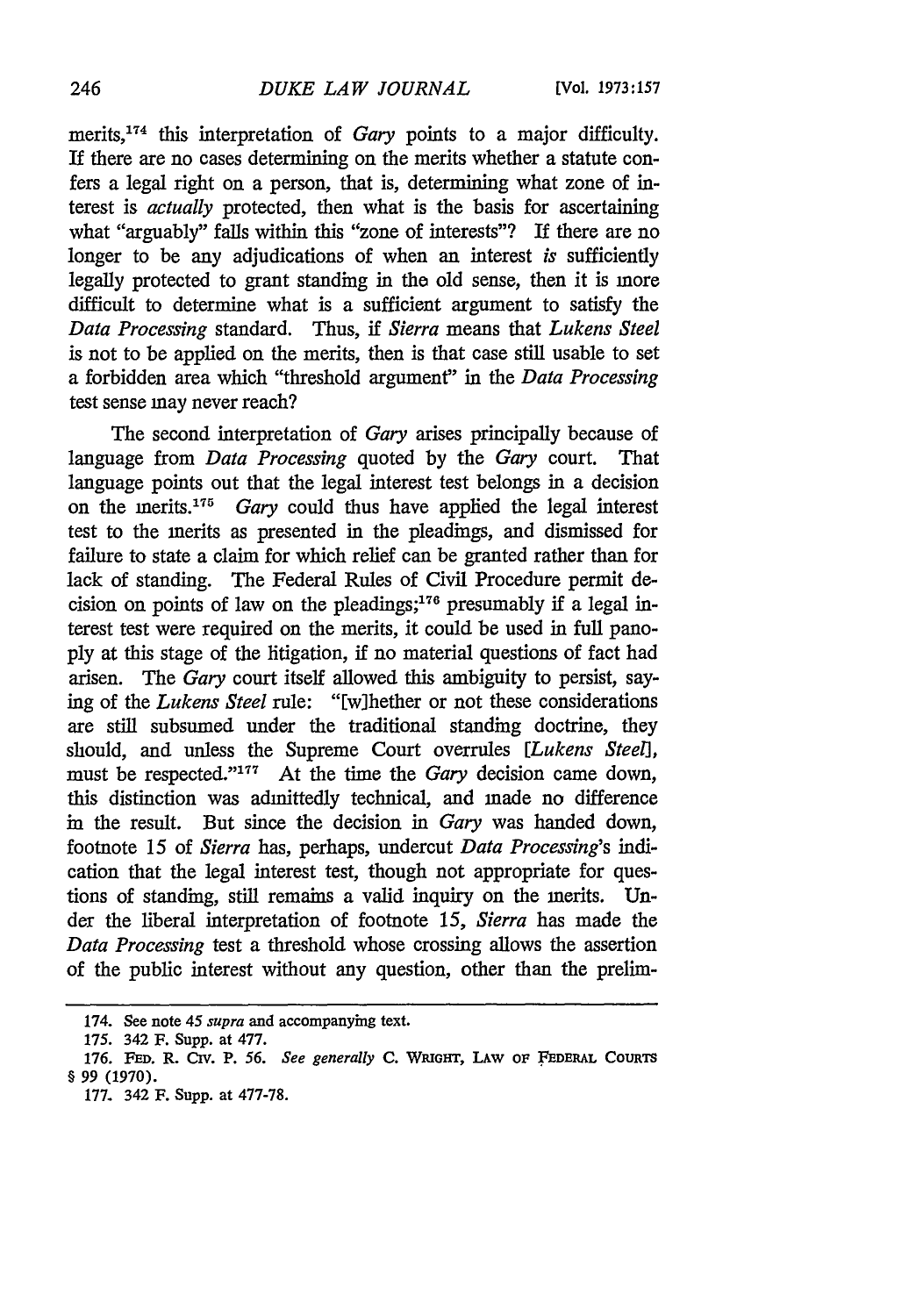inary "arguably" standard, of whether the plaintiff's interests were legally protected.178 Thus, a decision in *Gary* that plaintiff had failed to pass the *Data Processing* test because of *Lukens Steel* would now be open to less question than a Rule *56* dismissal on the grounds that the plaintiff had alleged no legal interest, and hence would certainly fail on the merits where he would be required to show one. The *Gary* court also quoted from *Wheelabrator,* regarding it as limiting *Scanwell's* apparent readiness to meddle in procurement decisions, and as restating the principle that matters left to agency discretion ought to be immune from review in most circumstances.<sup>179</sup> The court pointed out that in this case the action complained of had, as *in Wheelabrator,* been committed to agency discretion by law.180 The court further indicated that the plaintiff had no grounds on which to ask the relief of equity. The plaintiff was seeking to prevent the government from resurveying his competitor.<sup>181</sup> The court noted that a new survey might show the competitor still unqualified, in which case the relief would have been unnecessary; on the other hand, a new survey might show the competitor qualified, in which case the court's preventing the survey would result in the government's having to pay more than necessary to get the required services.<sup>182</sup> Thus the *Gary* court seemed quite impressed with the necessity of maintaining a broad regard for the public interest while adjudicating contractors' claims.

## Merriam v. Kunzig

In the second of these district court cases, *Merriam v. Kun-* $\text{zig}^{183}$  the plaintiff, a prospective lessor to the government, sought to enjoin the General Services Administration from awarding a lease to another bidder. The plaintiff contended that statutes forbade the awarding of a contract for the lease of a building yet to be constructed, and that agency interpretations of these statutes which took the competitors' admittedly still non-existent building out of this tobe-built category were arbitrary and beyond the defendant's author-

<sup>178.</sup> *Id.* See note 66 *supra* and accompanying text.

<sup>179. 342</sup> F. Supp. at 478. Because of the public interest which often exists in expeditious procurement, the refusal by the courts to hinder agency discretion may be particularly important in government contract cases. *See 455* F.2d at 1302.

**<sup>180.</sup>** 342 F. Supp. at **478.**

**<sup>181-</sup>** *Id.* at 479.

<sup>182.</sup> *Id.* at 478-79.

<sup>183. 347</sup> **F.** Supp. 713 (E.D. Pa. 1972).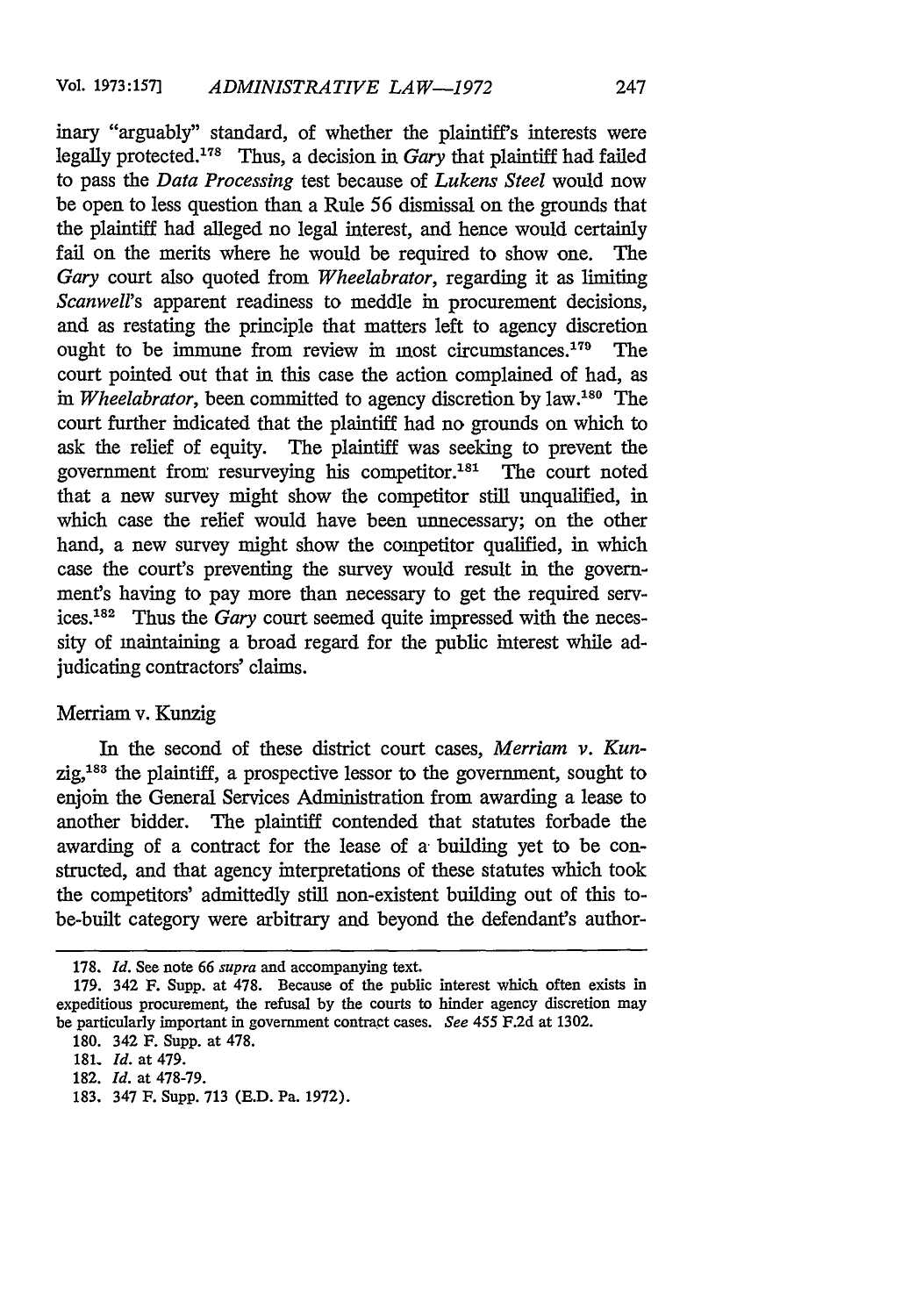ity. The District Court for the Eastern District of Pennsylvania held that the standards for standing set forth in *Data Processing and Barlow* had not been met.<sup>184</sup>

Like the court in *Gary, Merriam* rejected *Scanwell* as having gone beyond the limits the Supreme Court set shortly thereafter in *Data Processing.*<sup>185</sup> The addition, the court said, of the non-constitutional requirement that the plaintiff's interest be within the zone intended to be protected by the relevant statute was an implicit rejection of the private attorney general concept-at least without an express statutory base on which to found such a grant. The extra restriction, it said, would be meaningless if the **APA** itself was held, as *Blackhawk* suggests,<sup>186</sup> to arguably create such a protected zone.<sup>187</sup> The *Merriam* court found that Congress' intent in passing the leasing statute was solely to limit federal spending, not to protect prospective lessors;<sup>188</sup> therefore, the court held that the plaintiff lacked standing.<sup>189</sup>

The district court went on to point out that the dismissal for lack of standing was also probably an anticipation of plaintiff's failure on the merits.<sup>190</sup> Since the court could not order the execution of a contract with the plaintiff, the only remedy would be to set aside the present award. This action would not necessarily result in full relief for the plaintiff.<sup>191</sup> Furthermore, the court suggested that any attempt to give the plaintiff additional relief would work against a particularly relevant factor of the public interest-

- 187. 347 F. Supp. at 723.
- 188. *Id.* at 721. The plaintiff had conceded this point as well. *Id.*
- 189. *Id.* at 724.
- 190. *Id.*

<sup>184.</sup> After this Note was set in type, Merriam v. Kunzig was reversed in an opinion which attempted to adopt *Scanwell*. <sup>32</sup> AD. L.2d 243 (3d Cir. 1973). In reply to the contention that *Scanwell* was inconsistent with *Data Processing,* the court found that a true legal interest was present. The court's argument-that the required rejection of nonconforming bids, for example, showed an intent to protect contractors and could not protect the government-is persuasive but not logically necessary; for the government itself certainly does have an interest in buying only conforming merchandise and in keeping bids comparable by requiring all bids to be for the same goods or services.

<sup>185. 347</sup> F. Supp. at 723.

<sup>186. 433</sup> F.2d at 1140. See notes 133-37 *supra* and accompanying text.

<sup>191.</sup> Because procurement statutes are often designed to insure the proper operation of the government and protect the public, rather than the rights of government contractors, the remedies, both express and implicit, connected with these statutes are not necessarily appropriate for the full satisfaction of the contractors' claims.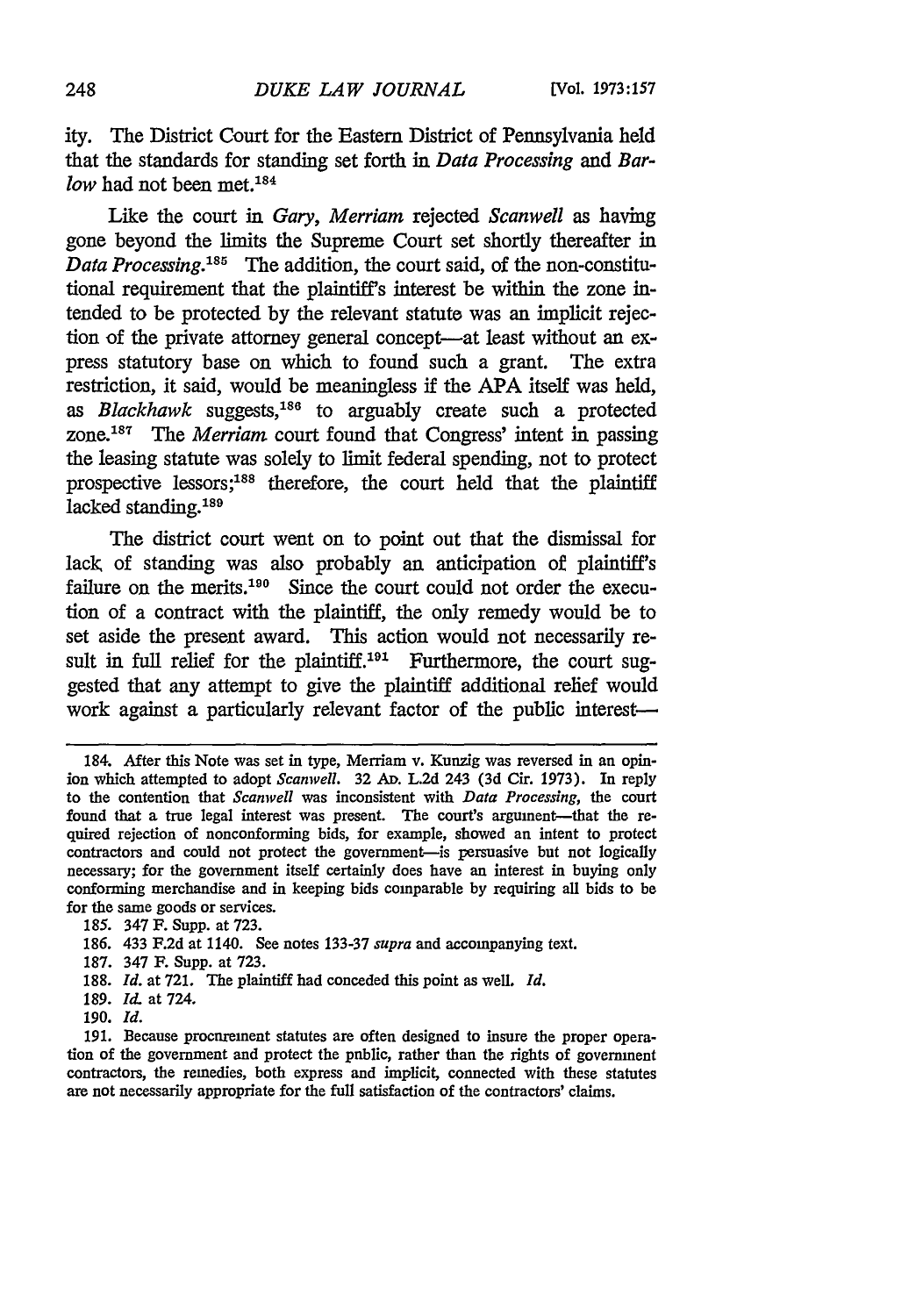allowing the government to contract for the most appropriate satisfaction of its needs.<sup>192</sup>

## *Conclusion*

The limitation put on government contractors' rights to challenge procurement decisions which is created by the Supreme Court cases establishing the present doctrine of standing is thus not clear. Although competitors of successful bidders do seem to suffer injury in fact.<sup>193</sup> something more than injury in fact will be required.<sup>194</sup> The "arguably within the zone of interest" test can be applied as strictly as the *Gary* court does when it uses *Lukens Steel* as a basis.<sup>195</sup> or as loosely as the District of Columbia Circuit has when using *Scanwell*.<sup>196</sup> Within even the strict legal right framework, the *Scanwell* result could be obtained either by a holding that Congress intended to protect such competitors when it legislated on procurement matters,<sup>197</sup> or that its intention to protect the public naturally included an intention to regularize the procurement process by giving aggrieved contractors some kind of remedy.<sup>198</sup> A holding that this

194. *But see* note 50 *supra.*

196. See notes 133-41 *supra* and accompanying text.

197. This would require that *Lukens Steel,* though not the legal right standing concept, be overruled. See notes 106-08 *supra* and accompanying text.

198. The use of either of these theories would require a determination of the place at which the balance must be struck between the short-term and the longterm public interest. That is, the efficacy of the argument such as "despite the fact that an award to me will cause delay or extra expense to the government, the encouragement of contractors' faith in the fairness of the procurement process will be a benefit in the long run" must be determined. While striking a balance of this sort has traditionally been done by equity courts on a case by case basis, it seems also a subject easily susceptible of legislative determination. A judicial interpretation of legislative intent in this area would begin to create signs of the legal interest test-that test may have resulted from a feeling that the legislature would provide explicit remedies when the public good required, and the lack of an explicit remedy must indicate a predetermination that little public good would flow from granting one. Used less rigorously, such an argument might, instead of precluding the raising of *all* public interest issues, require only that the public good asserted be expected to flow directly from the remedy sought. Instead of the statute being read as protecting only the public, it could be read as principally protecting the public from a particular injury, and arguments be restricted to those based on alleviating that injury.

<sup>192.</sup> *Id.* For example, forbidding the competitor to bid on a new advertisement would have this effect.

<sup>193.</sup> Economic injury from competition is recognized. Investment Co. Institute v. Camp, 401 U.S. 617, 620 (1971); Association of Data Processing Serv. Organizations, Inc. v. Camp, 397 U.S. 150, 152 (1970).

<sup>195.</sup> See notes 170-73 *supra* and accompanying text.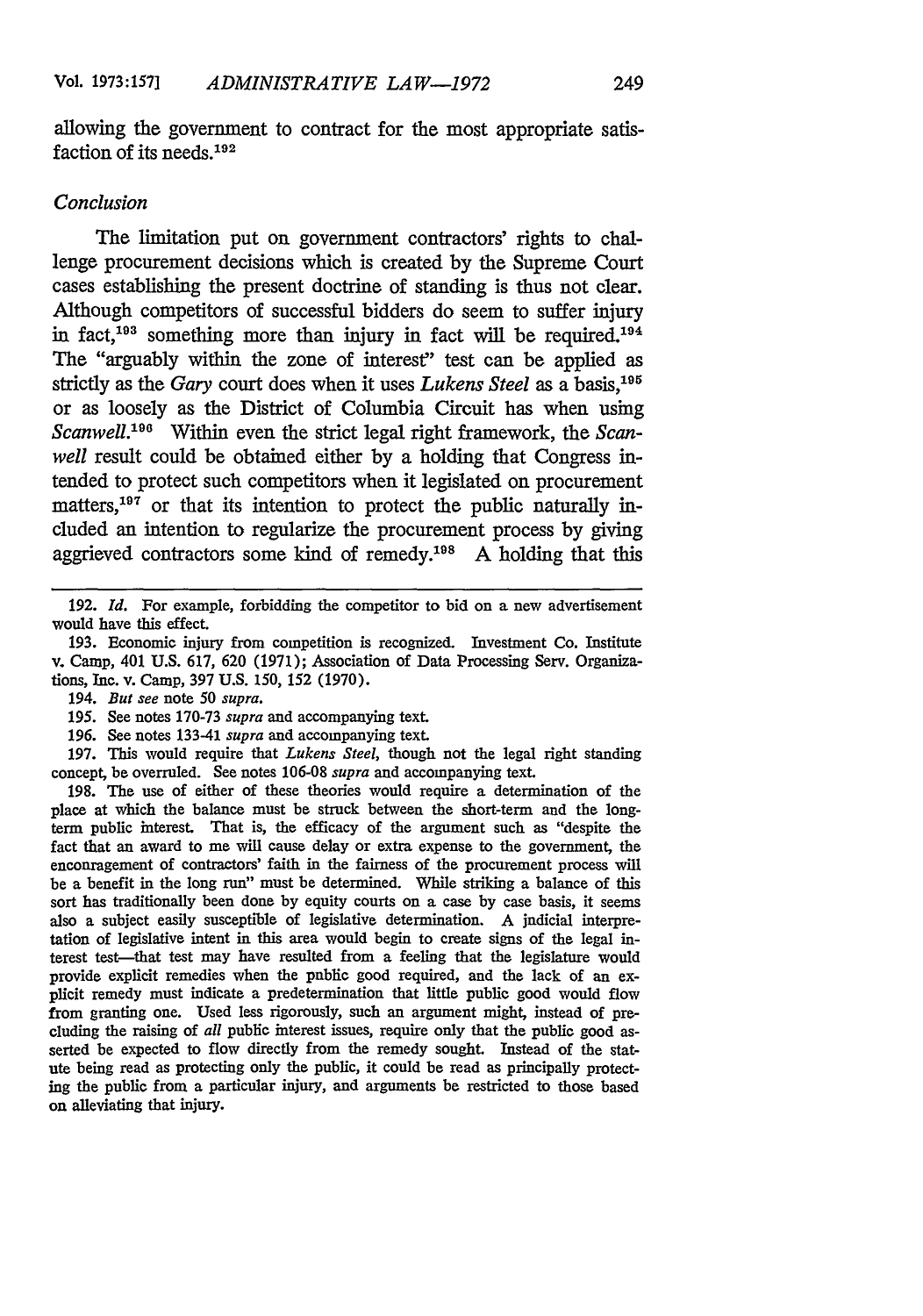was always *arguably* the case, together with a broad reading of footnote 15 in *Sierra* would have the same result.

A narrower reading of *Sierra* would leave the legal interest test more or less intact for application on the merits, but a plaintiff might be allowed to make public interest arguments when they were sufficiently related to his own particular interest. A contractor could make the argument in his own right that an award to him would increase contractors' confidence generally. While the good to the public which would result from this confidence would likely be considered also, he could not assert that an award to him would save the public's money for this is not sufficiently related to the issue of contractors' confidence. This latter result seems anomalous, and could perhaps be kept from being so only by a very narrow restriction to situations like that in the hypothetical example in *Sierra,19* where the harm done to the plaintiff was a species of the harm done to the public.<sup>200</sup> Otherwise, a concentration on granting standing to plaintiffs only to assert public benefits which are intended to operate through them accomplishes little. **If** a statute is intended to *affect* the plaintiff, without necessarily being intended to *benefit* him, it will find in him no better a defender of the public good than would be found in a plaintiff affected by but not within the intent of the act.<sup>201</sup> On the other hand, restriction of complainants to those benefited in the same manner as the public does provide the public with an advocate whose interests are more in concert with its own.<sup>202</sup>

If the broader view of *Sierra* is taken, any contractor passing the *Data Processing* threshold test can assert any arguments he wishes to use on the merits, without regard to their lack of relationship to him. This approach avoids some of the technical problems of the narrower reading, but it has two less beneficial effects. The rather ephemeral issue of what Congress *arguably* intended becomes more

<sup>199.</sup> See text preceding note 67 *supra.*

<sup>200.</sup> See text following note *76 supra.*

<sup>201.</sup> In *Lukens Steel* the wage minima were supposed to operate through government contractors and hence were intended to affect them. But the interests of the contractors and those of the beneficiaries of the Act were opposed. **See** notes 106-07 *supra* and accompanying text.

<sup>202.</sup> The intent of Congress to affect a plaintiff is not the same as an intent to grant him standing. Perhaps the suggestion here can be justified by reasoning that Congress intended to benefit the public, and that this intent on the issue of standing ought to override all other intents unless they are clearly aimed at the standing issue itself.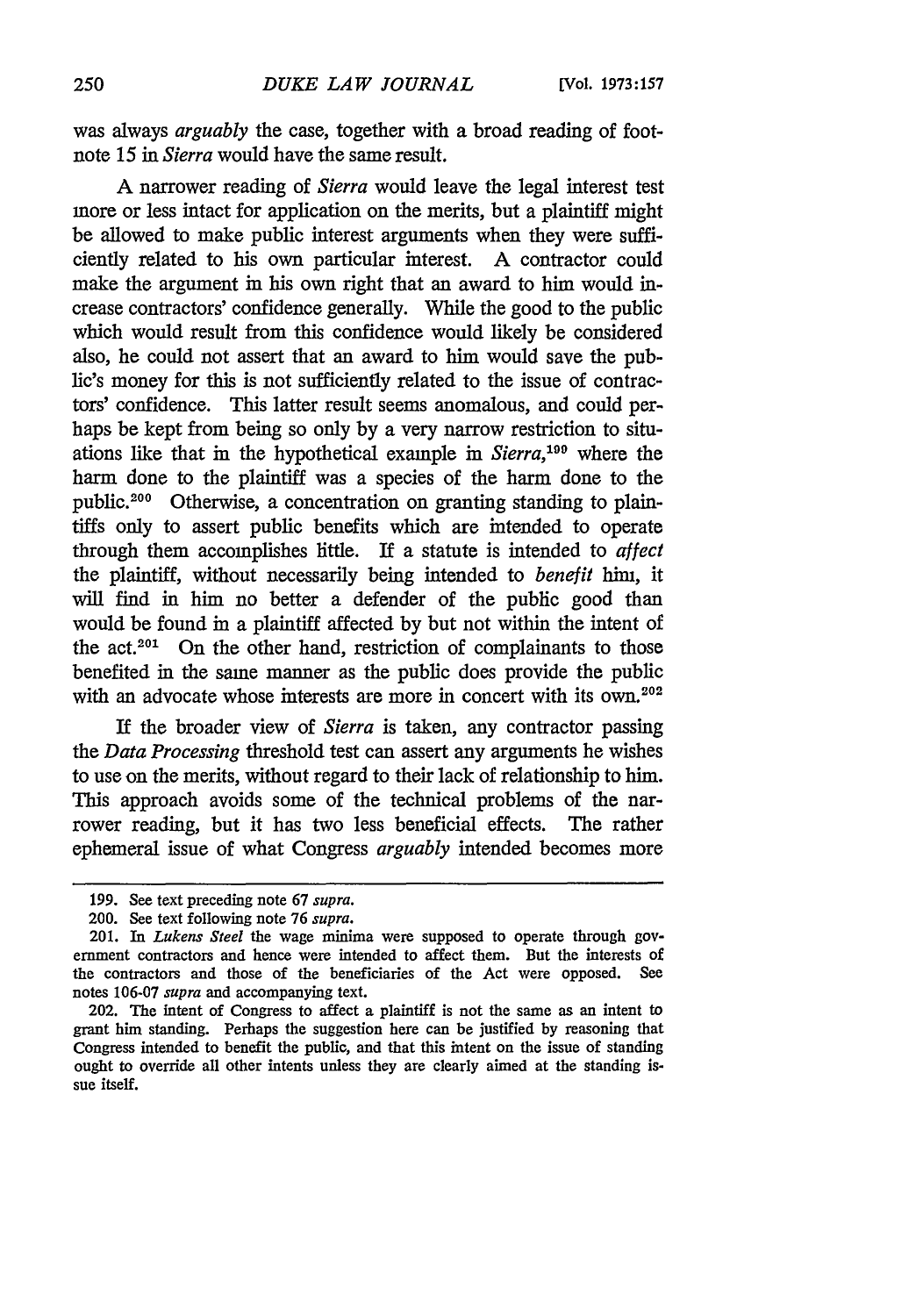critical,<sup>203</sup> and the possibility exists that *neither* litigant will be a good representative of the public interest Congress wanted to protect.

The complicated difficulties which arise with technical distinctions of this nature are considerably ameliorated by all these courts' *-Wheelabrator's, Merriam's* and Gary's-interest in considering the public interest on a broad scale.<sup>204</sup> This wide-ranged basis tends to control and regularize the arguments made by a plaintiff who is given a broad grant of standing, and on the other hand to broaden the arguing base of a plaintiff whose grant of standing is restricted. The remedy-based rather than injury-based approach to these public policy questions<sup>205</sup> allows these cases to produce the best results for the public without the necessity of relying, probably unsatisfactorily, on one of the technical intermediate positions on injury-based standing.<sup>206</sup> Of course, the choice of a particular standing rule makes a difference to the plaintiffs, since it determines whether or not they will be in court at all. Given that a plaintiff has standing, however, the course of the litigation does not depend so much on the choice of the standing rule which is made.

Nevertheless it appears that an establishment of guidelines by the Supreme Court in the area of standing for disappointed contractors would be desirable. All the courts whose cases are here discussed agree that the *Data Processing* standard ought to be applied,<sup>207</sup> but they differ in the way in which they apply that standard. *Gary's* apparent view that *Lukens Steel*<sup>208</sup> makes none of these contractors' interests even arguably protected except in the case of an unusual statute like the one in *Kentucky Utilities* is one extreme; the lax application of the *Data Processing* standard in *Blackhawk* is the other.<sup>209</sup> Because of the pervasive operation of the APA, $210$  it seems unlikely that the District of Columbia Circuit's original idea in *Scanwell* that the APA itself arguably creates a zone of protected interests will be accepted. This result would not be sufficiently different from

210. See note 120 *supra.*

<sup>203.</sup> See notes **95-96** *supra* and accompanying text.

<sup>204. 455</sup> F.2d at 1317; 347 F. Supp. at 724; 342 F. Supp. at 479.

<sup>205.</sup> *See 455* F.2d at 1302.

<sup>206.</sup> See note **83** *supra* and accompanying text.

<sup>207.</sup> *See, e.g.,* 433 F.2d at 1204; 433 F.2d at 1140; 347 F. Supp. at **720;** 342 F. Supp. at 477. A notable exception is the Court of Claims, which has apparently never cited *Data Processing.*

<sup>208.</sup> See notes 170-73 *supra* and accompanying text.

<sup>209.</sup> See note 133 *supra* and accompanying text.